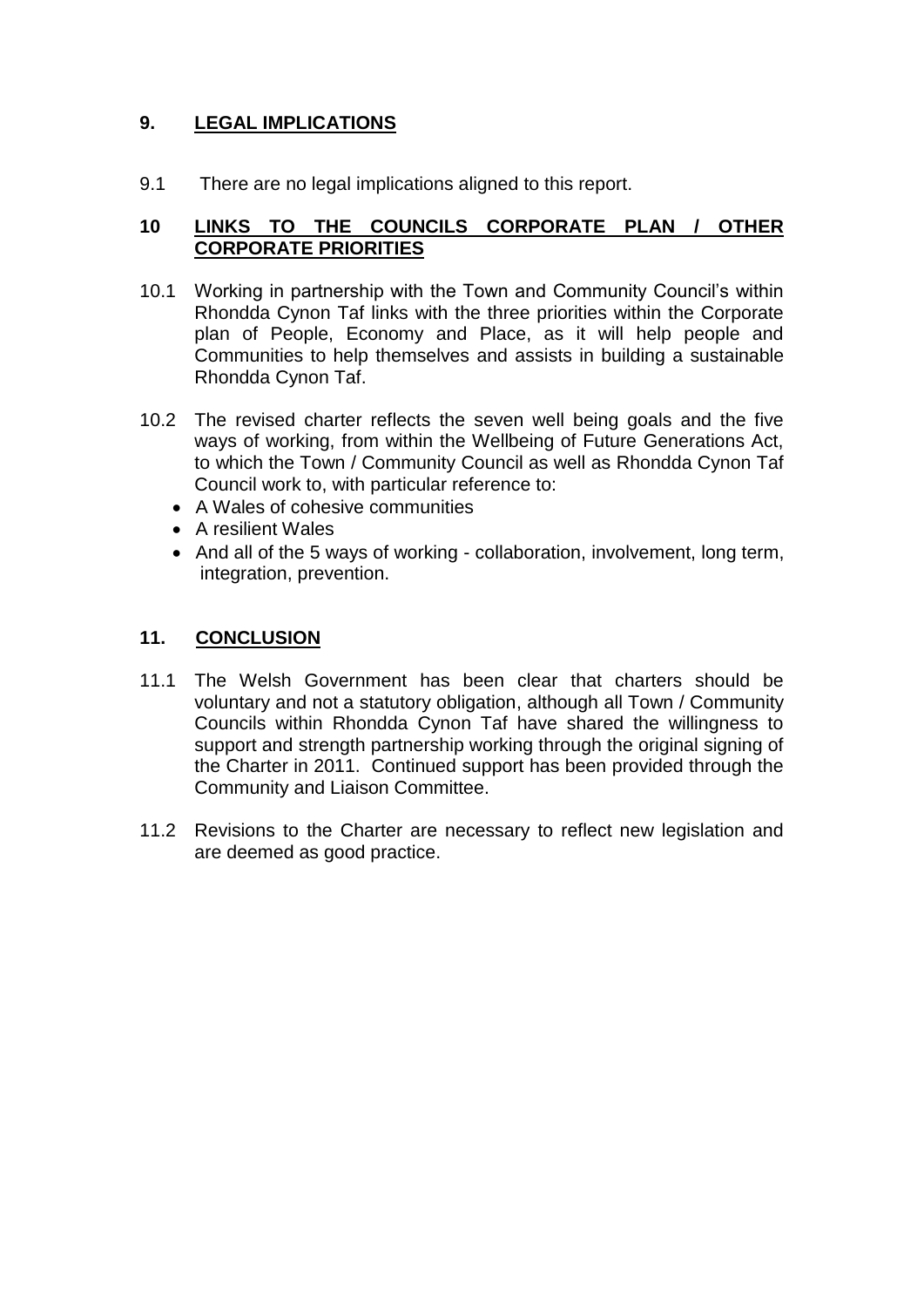# **LOCAL GOVERNMENT ACT 1972**

## **AS AMENDED BY**

# **THE LOCAL GOVERNMENT (ACCESS TO INFORMATION) ACT 1985**

# **RHONDDA CYNON TAF COUNTY BOROUGH COUNCIL**

## **27TH NOVEMBER 2019**

**REPORT OF THE SERVICE DIRECTOR DEMOCRATIC SERVICES & COMMUNICATION.** 

**A SHARED COMMUNITY –MODEL CHARTER REVISIONS.**

### **Background Papers**

Community Liaison Committee - 7<sup>th</sup> [May 2019.](https://www.rctcbc.gov.uk/EN/Council/CouncillorsCommitteesandMeetings/Meetings/CommunityLiaisonCommittee/2019/05/07/Reports/ItemCommunityCouncilCharter.pdf)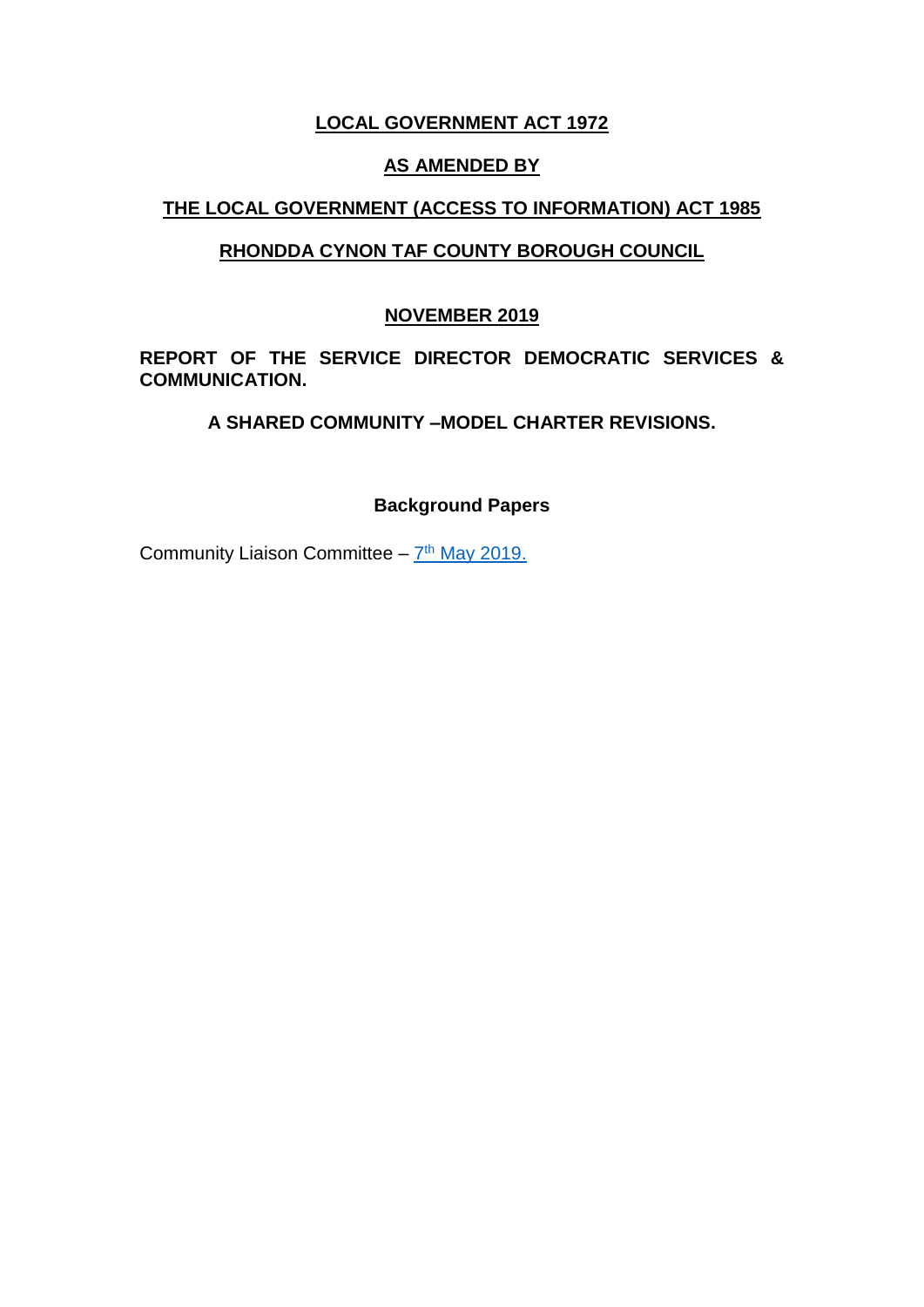# **A SHARED COMMUNITY – MODEL CHARTER**

**Rhondda Cynon Taf County Borough Council**

**and the** 

**Town Council of Pontypridd** 

**and the** 

**Community Councils**

**of**

**Ynysybwl & Coed y Cwm, Rhigos, Hirwaun and Penderyn, Llantwit Fardre, Llantrisant, Llanharan, Llanharry, Tonyrefail, Gilfach Goch, Pontyclun and** 

**Taff's Well & Nantgarw have agreed to publish a Charter which sets out how we aim to work together for the benefit of the local communities**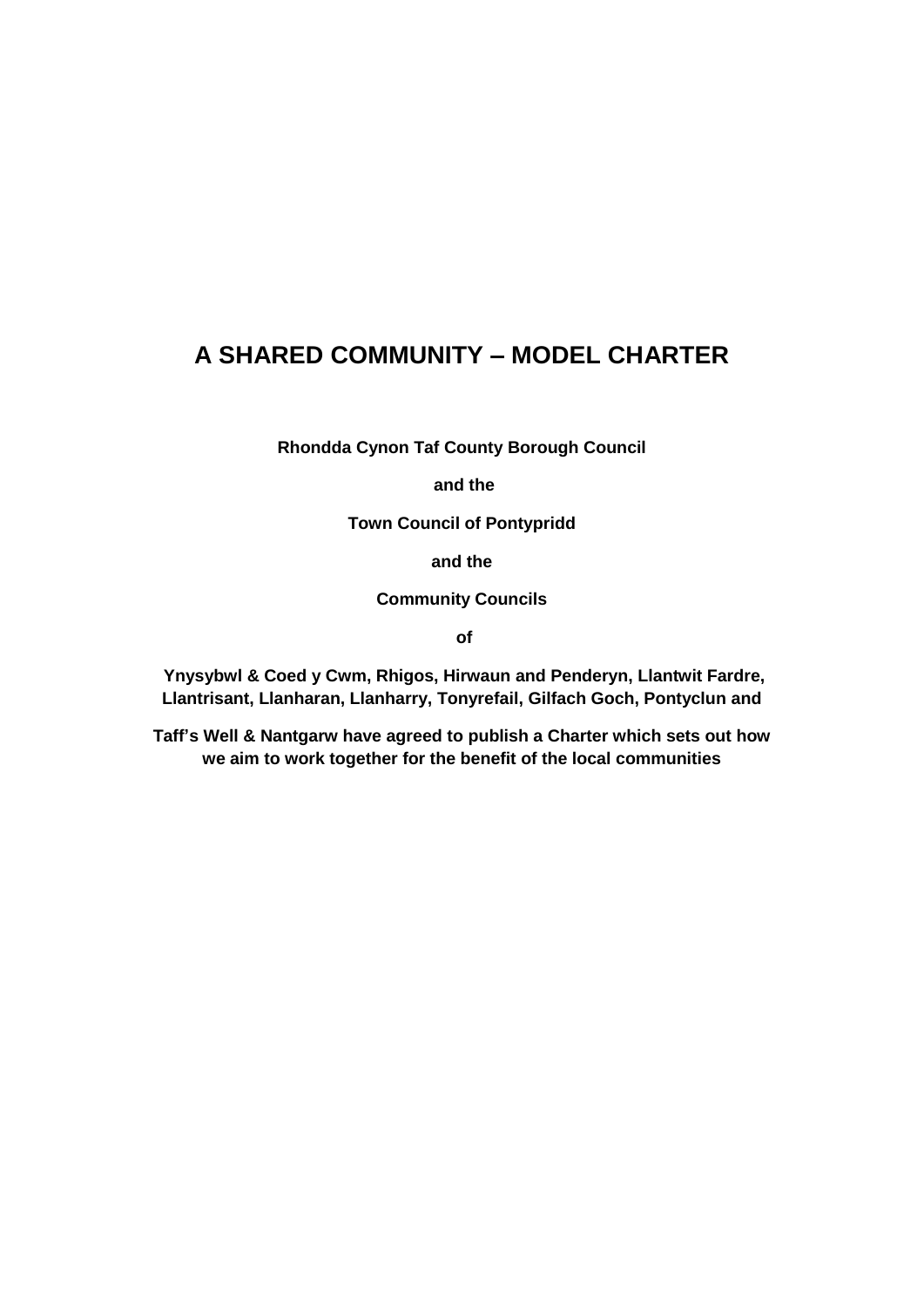# *Introduction*

Rhondda Cynon Taf County Borough Council and the Town Council of Pontypridd and the Community Councils of Ynysybwl & Coed y Cwm Community Council, Rhigos, Hirwaun and Penderyn, Llantwit Fardre, Llantrisant, Llanharan, Llanharry, Tonyrefail, Gilfach Goch, Pontyclun and Taffs Well & Nantgarw have agreed to publish a Charter which sets out how we aim to work together for the benefit of local communities whilst recognising our respective responsibilities as autonomous, democratically elected statutory bodies.

The Charter is designed to build on existing good practice and embrace the shared principles of openness, to achieve the best possible outcomes of our residents and communities. This Charter is based on equal partnership and is not a top-down arrangement. It is a set of principles by which we will work together.

The Charter will form the basis for meaningful communication and liaison through the respective partners either individually or through Rhondda Cynon Taf's Community Liaison Committee. This charter aims to develop these relationships at a Member and Officer level.

The Charter will use the sustainable development principles of the Well-being of Future Generations Act to deliver on outcomes for the benefits of the people who live, work and visit Rhondda Cynon Taf.

The Charter was originally adopted in 2012 and has been updated and re-affirmed in 2019 following consultation with all Members.

#### **Partners to the Charter**

The following Unitary Authority, Town and Community Councils are committed to the principles and statements as outlined in this Charter, for the benefit of local people:

- Rhondda Cynon Taf County Borough Council
- Pontypridd Town Council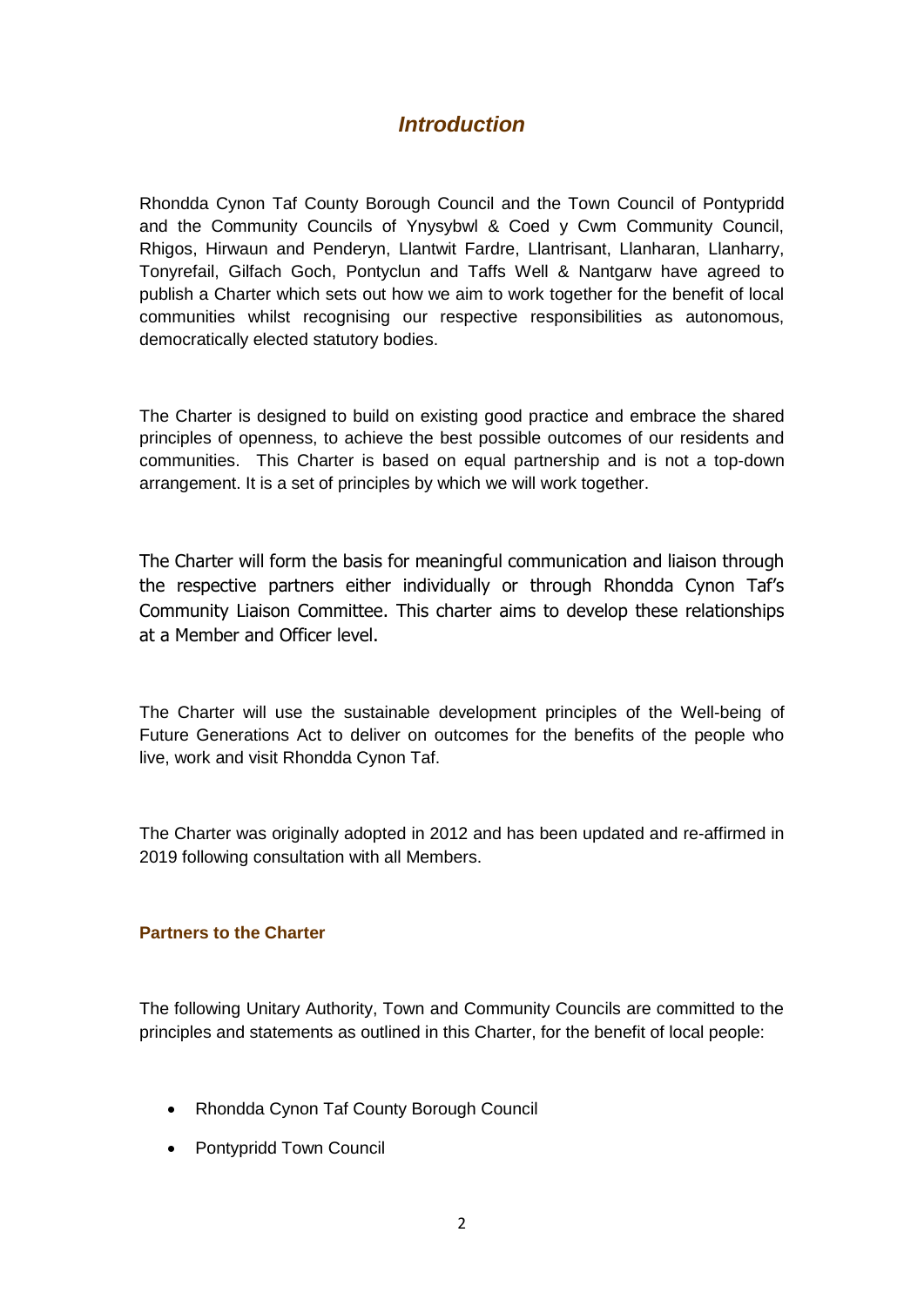- Community Councils of:
	- o Ynysybwol & Coed y Cwm
	- o Rhigos
	- o Hirwaun and Penderyn
	- o Llantwit Fardre
	- o Llantrisant
	- o Llanharan
	- o Llanharry
	- o Tonyrefail
	- o Gilfach Goch
	- o Pontyclun
	- o Taff's Well & Nantgarw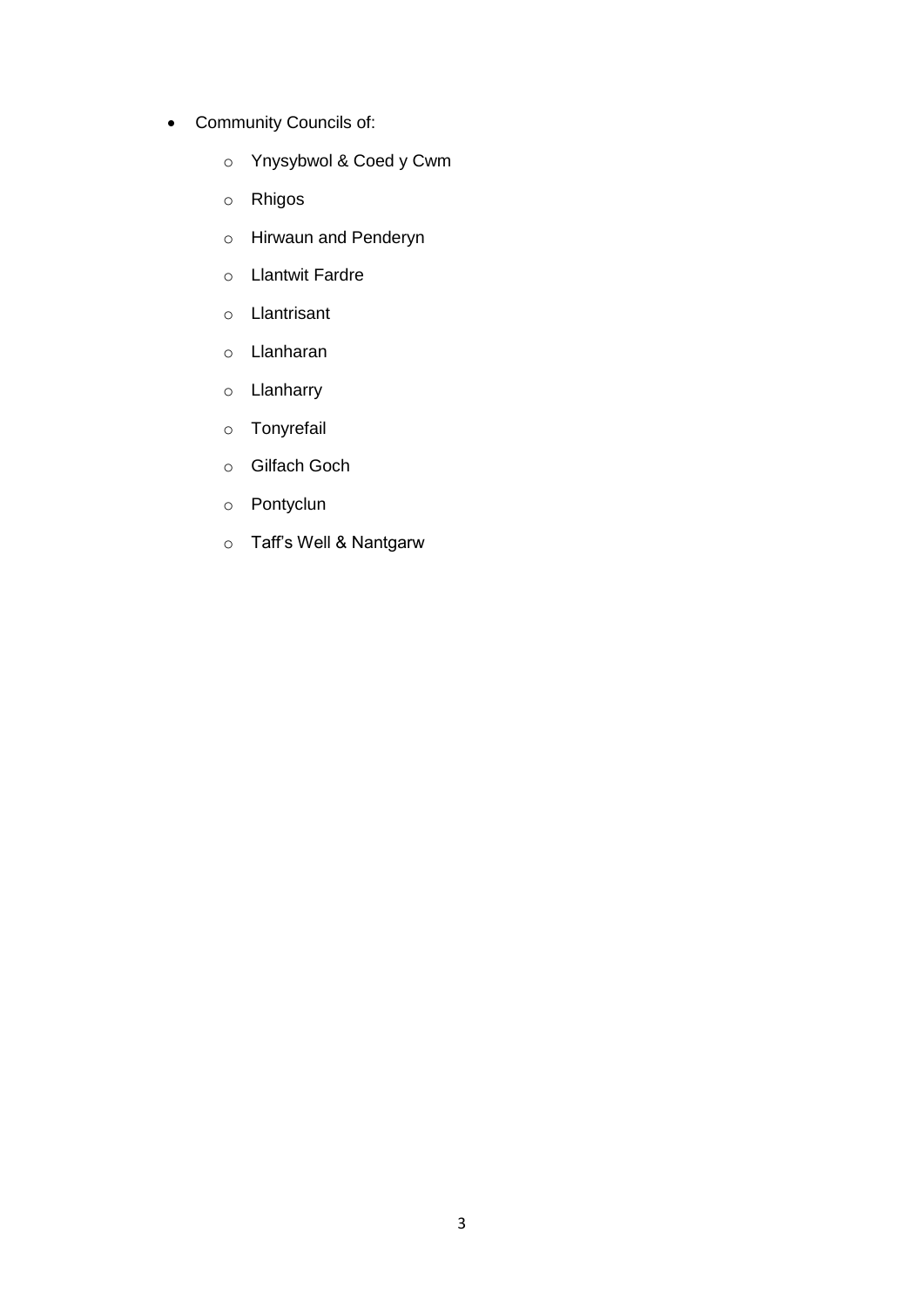#### **RECOGNITION**

We recognise benefits of partnership working whilst at the same time recognising and respecting each other's roles. We aim to work together as a partnership of equals rather than tiers. Collaboration and involvement of each of the partners will ensure that all decisions taken forward are sustainable in the long term, whilst being mindful of the current needs of our residents.

| <b>Rhondda Cynon Taf</b>                                                                                                                                                                                                                                | <b>Town and Community Councils will</b>                                                                                                                                |
|---------------------------------------------------------------------------------------------------------------------------------------------------------------------------------------------------------------------------------------------------------|------------------------------------------------------------------------------------------------------------------------------------------------------------------------|
| <b>County Borough Council will</b>                                                                                                                                                                                                                      |                                                                                                                                                                        |
| acknowledge and recognises that Town<br>and Community Councils are the grass<br>roots level of local government. In their<br>democratically<br>role<br>accountable<br>as<br>bodies, Town and Community Councils<br>offer a means of engaging with local | recognise the strategic importance of the<br>Unitary Authority and the economy of<br>scale and equitable distribution of certain<br>services they are able to achieve. |
| people, of decentralising the provision of<br>certain services and of revitalising local<br>communities.                                                                                                                                                | Recognise the opportunity to provide<br>opportunities more locally for the benefit<br>of its residents.                                                                |
| recognise and respect the diversity of<br>Town and Community Councils and that<br>their needs vary according to size and<br>the extent to which they participate<br>varies.                                                                             | recognise that Town and Community<br>Councils<br>come within<br>the<br>common<br>umbrella of the Unitary Authority.                                                    |
| recognise the principle of subsidiarity as<br>a desirable goal.                                                                                                                                                                                         | recognise the principle of subsidiarity as<br>a desirable goal.                                                                                                        |
| recognise the need to manage<br>expectations and to deliver realistic and<br>proportionate responses to any<br>emerging challenges, priorities or<br>proposals.                                                                                         | recognise the need to consider realistic<br>and proportionate requests to any<br>emerging challenges, priorities or<br>proposals.                                      |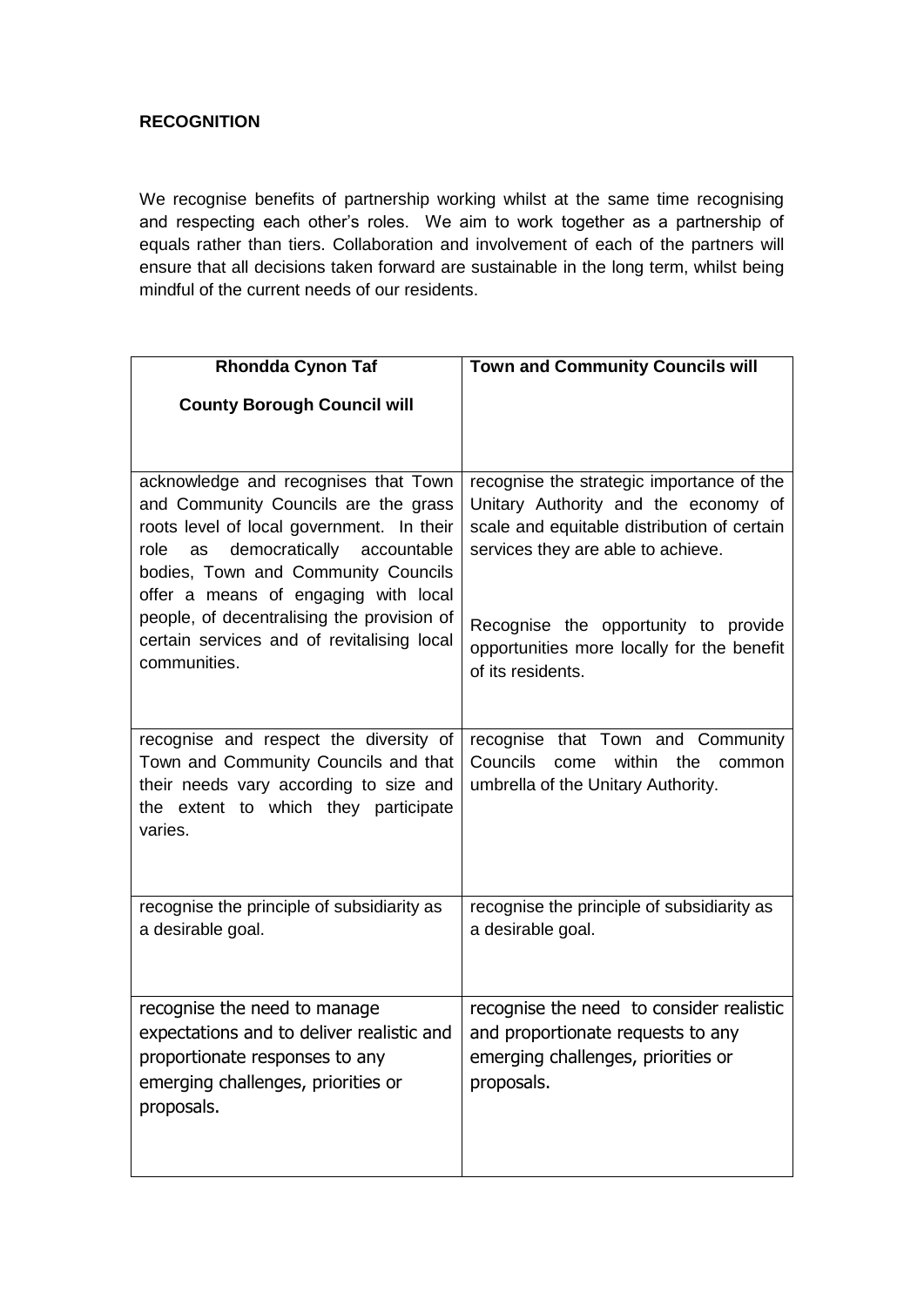| support the delivery of the PSB Well- | support the delivery of the PSB Well- |
|---------------------------------------|---------------------------------------|
| being Objectives as and when          | being Objectives as and when          |
| applicable.                           | applicable.                           |
|                                       |                                       |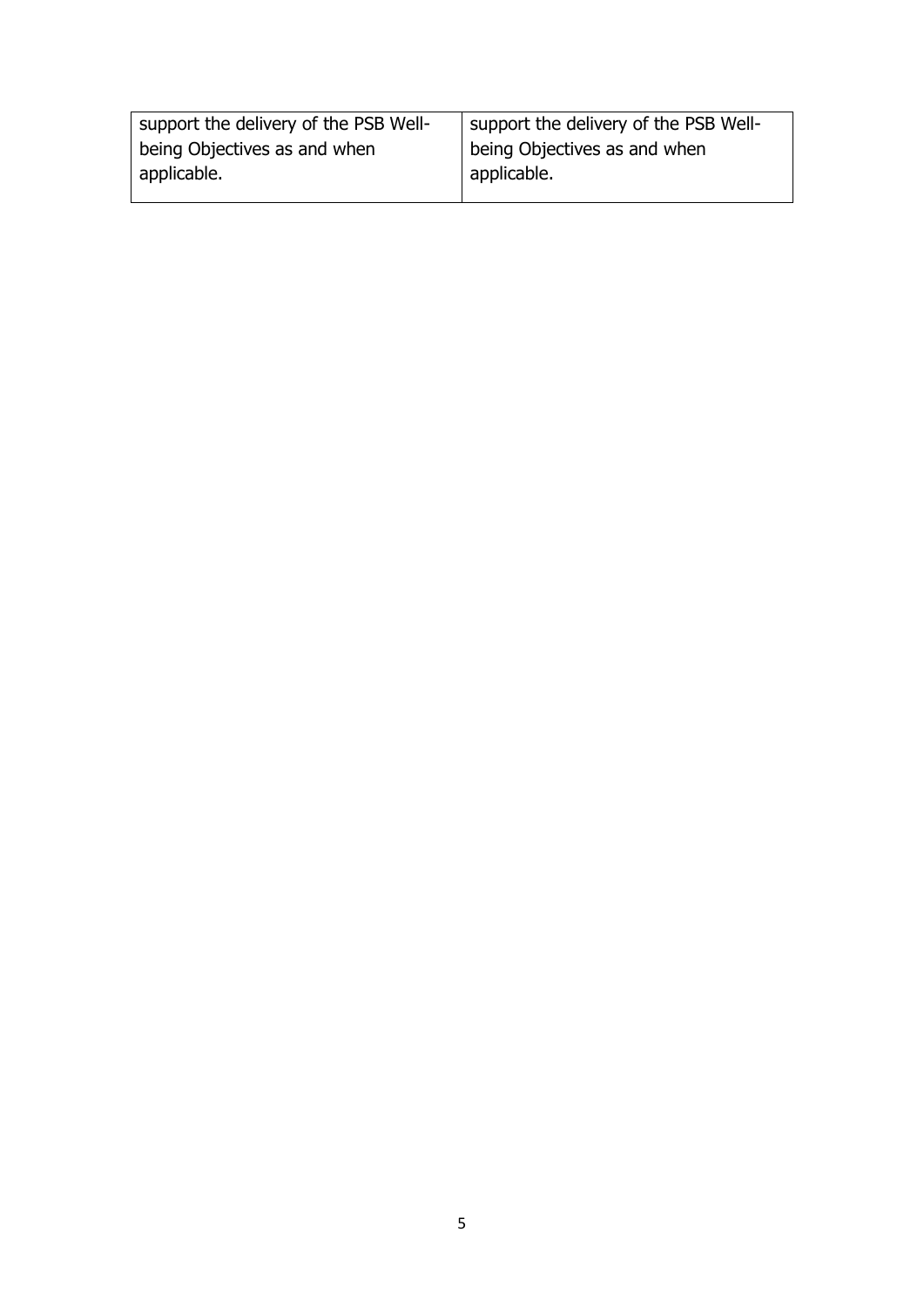#### **LOCAL GOVERNANCE**

We will be clear about the expectations that we have of each other in order to facilitate a smooth working relationship. In this regard, we will define the way in which we interact with each other. We will be clear about the role of Councillors at all levels in the relationship and community leadership taking forward cohesive communities across the County Borough.

| <b>Rhondda Cynon Taf County Borough</b>                                                                                                                                                                                                                          | <b>Town and Community Councils will</b>                                                                               |
|------------------------------------------------------------------------------------------------------------------------------------------------------------------------------------------------------------------------------------------------------------------|-----------------------------------------------------------------------------------------------------------------------|
| <b>Council will</b>                                                                                                                                                                                                                                              |                                                                                                                       |
| Continue with the establishment of the<br>Community Liaison Committee as agreed<br>at its Council Meeting held on the 12 <sup>th</sup><br>January, 2011.                                                                                                         | Contribute towards the agenda of liaison<br>meetings and participate proactively to<br>the attendance and discussion. |
| This Committee comprises of the Deputy<br>the<br>Cabinet<br>Member<br>Leader,<br>for<br>Enterprise, Regeneration & Housing and<br>also the Chairs and Clerks to the Town<br>and Community Councils.                                                              | Will provide where practical and able to<br>do so venues for hosting meetings of the<br>Committee.                    |
| The Council will give all Members the<br>opportunity to contribute to the items of<br>business at the meetings to ensure it is<br>not led by the Council and to ensure that<br>reflects<br>agenda<br>better<br>the<br>the<br>requirements of Community Councils. | Will<br>appoint a Vice<br>Chair<br>the<br>to<br><b>Community Liaison Committee.</b>                                   |
| Meetings will be convened at locations<br>across the County Borough and will be<br>hosted by each partner as and when<br>appropriate.                                                                                                                            |                                                                                                                       |
| the<br>Committee<br>Going<br>forward<br>will<br>convene at least 3 times a year with the<br>provision of extra meetings being called<br>as and when necessary.                                                                                                   |                                                                                                                       |
| The Community Liaison Committee will<br>be chaired by the Deputy Leader and<br>Cabinet Member for Council Business.<br>The Vice Chair will be a representative                                                                                                   |                                                                                                                       |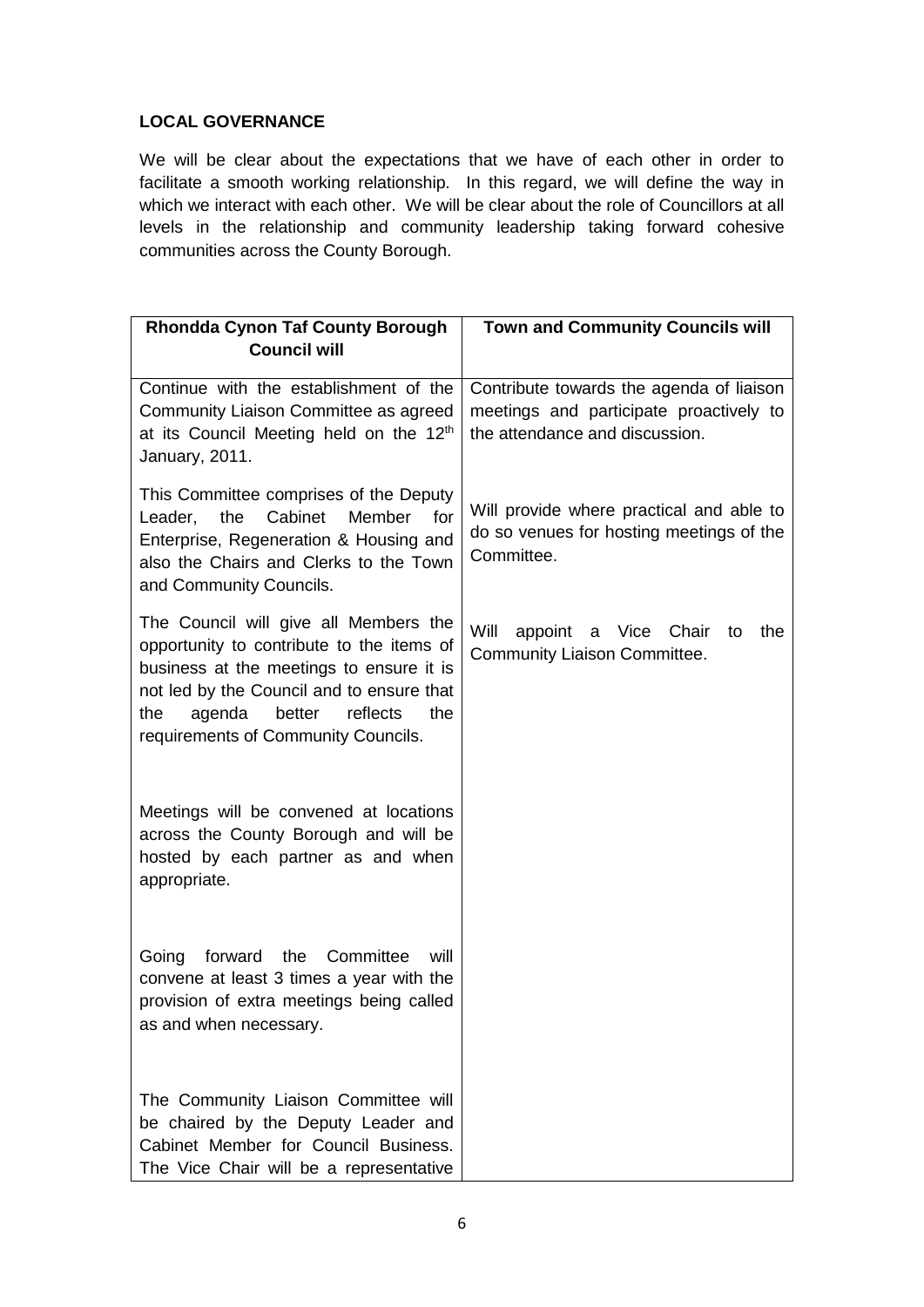| <b>Rhondda Cynon Taf County Borough</b>                                                                                                                                                                                                                                       | <b>Town and Community Councils will</b>                                                                                 |
|-------------------------------------------------------------------------------------------------------------------------------------------------------------------------------------------------------------------------------------------------------------------------------|-------------------------------------------------------------------------------------------------------------------------|
| <b>Council will</b>                                                                                                                                                                                                                                                           |                                                                                                                         |
| from the Town / Community Councils and<br>will be elected at the Committee                                                                                                                                                                                                    |                                                                                                                         |
| hold one to one liaison meetings with<br>of<br>all<br>Town<br>and<br>representatives<br>Community Councils that wish to take<br>part; and will be convened as and when<br>felt appropriate to assist in the sharing of<br>knowledge and to strengthen partnership<br>working. | welcome one to one liaison meetings as<br>and when necessary to further promote<br>the partnership working arrangements |
| ensure that a nominated member of staff<br>within the Authority will undertake the<br>Liaison Officer duties and will be the<br>point of contact between the Authority<br>and the Town and Community Councils.                                                                | contact the nominated Officer on the<br>agreed issues and make them aware of<br>any difficulties being encountered.     |
| Such duties will include (this list is not<br>exhaustive but will include):                                                                                                                                                                                                   |                                                                                                                         |
| timely communication streams (<br>email / telephone calls) to each<br>Community and Town Council on<br>a regular basis to keep abreast of<br>important<br>any<br>issues<br>$\prime$<br>developments<br>being<br>taken<br>forward                                              |                                                                                                                         |
| Circulating of important strategies<br>/ policies / consultations being<br>taken forward by the Council<br>which may impact or be of<br>interest to a Community of Town<br>Council                                                                                            |                                                                                                                         |
| Taking forward any issues with<br>٠<br>the appropriate Council officers<br>on behalf of a Community and<br><b>Town Council</b>                                                                                                                                                |                                                                                                                         |
| administer the holding of Town and<br><b>Community Council elections.</b>                                                                                                                                                                                                     | I notify the need for elections in a timely<br>manner.                                                                  |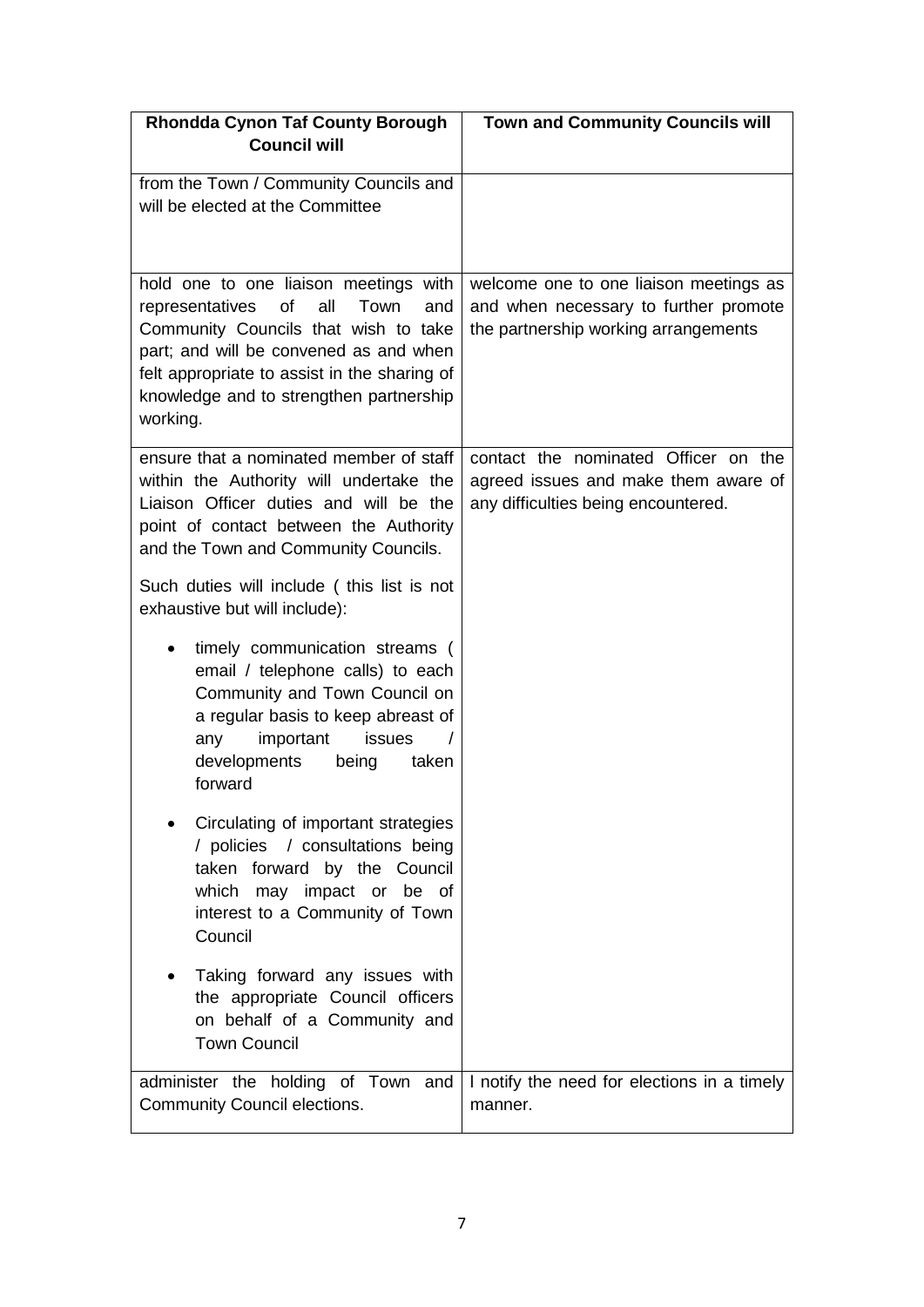#### **ENGAGEMENT & INVOLVEMENT**

We recognise the importance of meaningful engagement and involvment and set out a genuine commitment across all parties to consult on matters of mutual concern. We will agree clear, specific and time limited procedures and processes for engagement. Strengthening the community involvement in the Consultation processes taken forward allow for valuable feedback to be provided on any proposals taken forward which impacts upon the wellbeing of the residents of the County Borough. Taking a partnership approach to engagement allows for the responses to reflect the diversity of the communities across the County Borough.

| <b>Rhondda Cynon Taf County Borough</b><br><b>Council will</b>                                                                                                                                                                       | <b>Town and Community Councils will</b>                                                                                                                                      |
|--------------------------------------------------------------------------------------------------------------------------------------------------------------------------------------------------------------------------------------|------------------------------------------------------------------------------------------------------------------------------------------------------------------------------|
| publish dates of public meetings                                                                                                                                                                                                     | make full use of the papers available to<br>them to inform local decision-making.                                                                                            |
| and agendas & reports for Cabinet,                                                                                                                                                                                                   |                                                                                                                                                                              |
| Council and other Committee meetings<br>on the Council's website as                                                                                                                                                                  |                                                                                                                                                                              |
| soon as possible.                                                                                                                                                                                                                    |                                                                                                                                                                              |
| ensure Officers attend meetings with<br>Town and Community Councils (or<br>groups of Councils) at a mutually agreed<br>time to discuss matters of common<br>interest when requested to do so and will<br>be given sufficient notice. | ensure that County Borough Councillors<br>and Officers will be given the opportunity<br>to speak at Town and Community<br>Council meetings on matters of mutual<br>interest. |
| encourage Scrutiny Committees to liaise<br>with Town and Community Councils on<br>relevant local issues and will take forward<br>stakeholder<br>involvement<br>and<br>engagement in workings groups if and<br>when appropriate.      | respond to requests to input views to<br><b>Scrutiny Committees.</b>                                                                                                         |
| email links to consultation proposals to<br>Town and Community Councils for<br>information and to allow for participation<br>as and when necessary.                                                                                  | respond to consultation and engegament<br>opportunities<br>in<br>timely<br>a<br>manner,<br>addressing the<br>key<br>issues<br>in<br>the<br>consultation document.            |
| Where possible, consultation items will<br>be presented to the Community Liaison<br>Committee at its meeting to ensure all<br>Members are involved in the process                                                                    | participate and<br>be<br>involved<br>the<br><i>in</i><br>consultation<br>addressed<br>when<br>at<br>Committee.                                                               |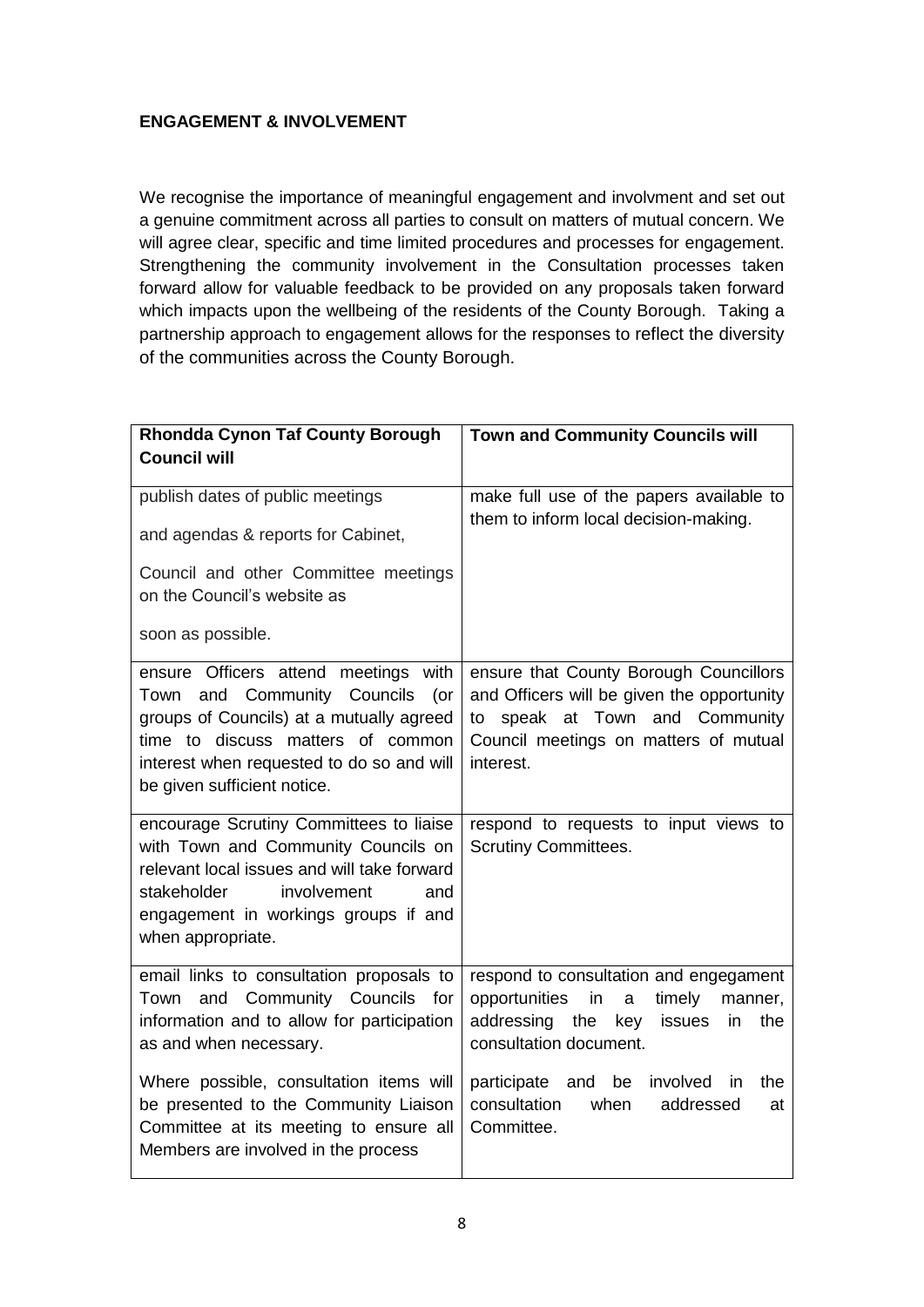#### **INFORMATION AND COMMUNICATION**

We acknowledge the need for timely, clear and relevant information and communication in fostering good relationships and better joint working for the benefit of local people. It is important that such engagement through these methods is meaningful and effective.

Improved information and communication will assist in enabling solutions and early interventions at the right time to make progress in achieving the well-being goals of the County Borough. This prevents any problems and challenges being viewed in isolation and prevents a 'reactive' approach to situations.

| Rhondda Cynon Taf County Borough<br><b>Council will</b>                                                                                                                                                                                                                                                                                              | <b>Town and Community Councils</b>                                                                                                                                                                                                                                |
|------------------------------------------------------------------------------------------------------------------------------------------------------------------------------------------------------------------------------------------------------------------------------------------------------------------------------------------------------|-------------------------------------------------------------------------------------------------------------------------------------------------------------------------------------------------------------------------------------------------------------------|
| provide<br>Town<br>and<br>Community<br>to<br>list of<br>Councils<br>named<br>a<br>contacts,<br>telephone numbers and where possible<br>email addresses. In times of uncertainty,<br>the Clerks can go direct to the nominated<br>Liaison Officer.                                                                                                    | utilise the agreed contact points and<br>respond in the most appropriate and<br>timely method.                                                                                                                                                                    |
| by providing sufficient<br>communicate<br>numbers of documents for members of<br>and<br><b>Community Councils</b><br>Town<br>as<br>appropriate.<br>Welcome the Town and Community<br>Councils to adopt the Council's approach<br>to a paper light Council and to utilise the<br>Council's website for information and or<br>correspondence by email. | ensure that all town and community<br>councillors have access to the<br>appropriate documents.<br>Will utilise the Council's website or email<br>communication in the first instance to<br>relevant officers for access to relevant<br>and necessary information. |
| provide information on the Council's<br>website in relation to the town and<br>community councils<br>Contact details, directing<br>the<br>public<br>available<br>where<br>the<br>respective<br>to<br><b>Councils websites</b>                                                                                                                        | provide updated contact information to<br>the Council for publication on the Council<br>website, including individual website links<br>if available.                                                                                                              |
| provide information bilingually in<br>accordance with the Welsh Language<br>Standards.                                                                                                                                                                                                                                                               | provide information bilingually as in<br>accordance with the Welsh Language<br>Standards when acting on behalf of RCT<br>Council and treat the Welsh language<br>reasonably and proportionally in its                                                             |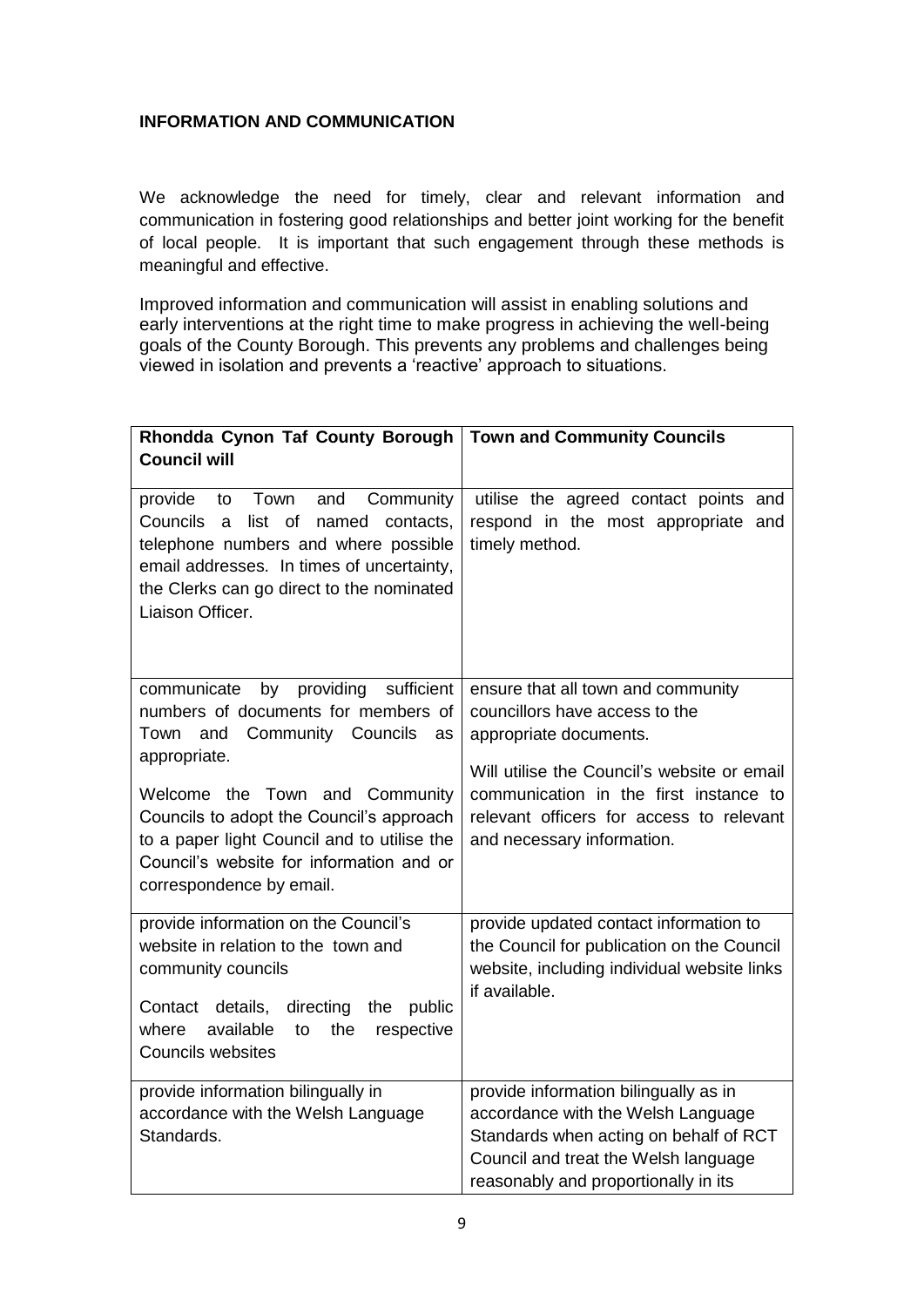| dealings with the public to assist RCT  |
|-----------------------------------------|
| Council in achieving a 'vibrant culture |
| and thriving Welsh language'            |
|                                         |

#### **JOINT WORKING AND COLLABORATION**

The Charter defines `Partnership` as working together towards a common set of goals based on equality in terms of ownership, decision-making and recognition of each party's distinctive contribution. It is recognised that an equal and effective partnership brings benefits and responsibilities to all those involved. Local government at both tiers must work together to promote the economic, social and environmental well-being of our area. If doing things differently achieves a better service, we will seriously examine these methods. Working in such a collaborative manner allows for integration and involvement allowing for the production of timely, people focused outcomes.

The purpose of taking such a collaborative approach is to recognise the different roles that the Council and Town / Community Council has to play in tackling longterm challenges, and to ensure actions are complimentary therefore maximising their collective impact. Similarly the approach allows the opportunity to create cohesive communities ensuring that that communities stay well connected and strengthening the communities' resilience.

| Rhondda Cynon Taf County Borough<br><b>Council will</b>                                                                                                | <b>Town and Community Councils will</b>                                                           |
|--------------------------------------------------------------------------------------------------------------------------------------------------------|---------------------------------------------------------------------------------------------------|
| provide opportunities for Clerks of Town<br>and Community Councils to meet to<br>discuss common concerns<br>and<br>will<br>endeavour to resolve issues | encourage participation by Clerks in<br>opportunities to network and<br>share<br>common concerns. |
| be clear about how devolved services                                                                                                                   | use the agreed procedures, if there is a                                                          |
| can be discussed and agreed.                                                                                                                           | wish, to progress devolved services.                                                              |
| give due consideration to devolving                                                                                                                    | be clear about how any devolvement of                                                             |
| services that would provide better value                                                                                                               | services will provide better value for                                                            |
| for money and/or enhanced services.                                                                                                                    | money and/or enhanced services.                                                                   |
| encourage accountability for all acquired                                                                                                              | take responsibility for aspects of joint                                                          |
| activities.                                                                                                                                            | working that are signed up to.                                                                    |
| promote opportunities to work jointly with                                                                                                             | identify opportunities to work with the                                                           |
| town and community councils to                                                                                                                         | unitary council to communicate and                                                                |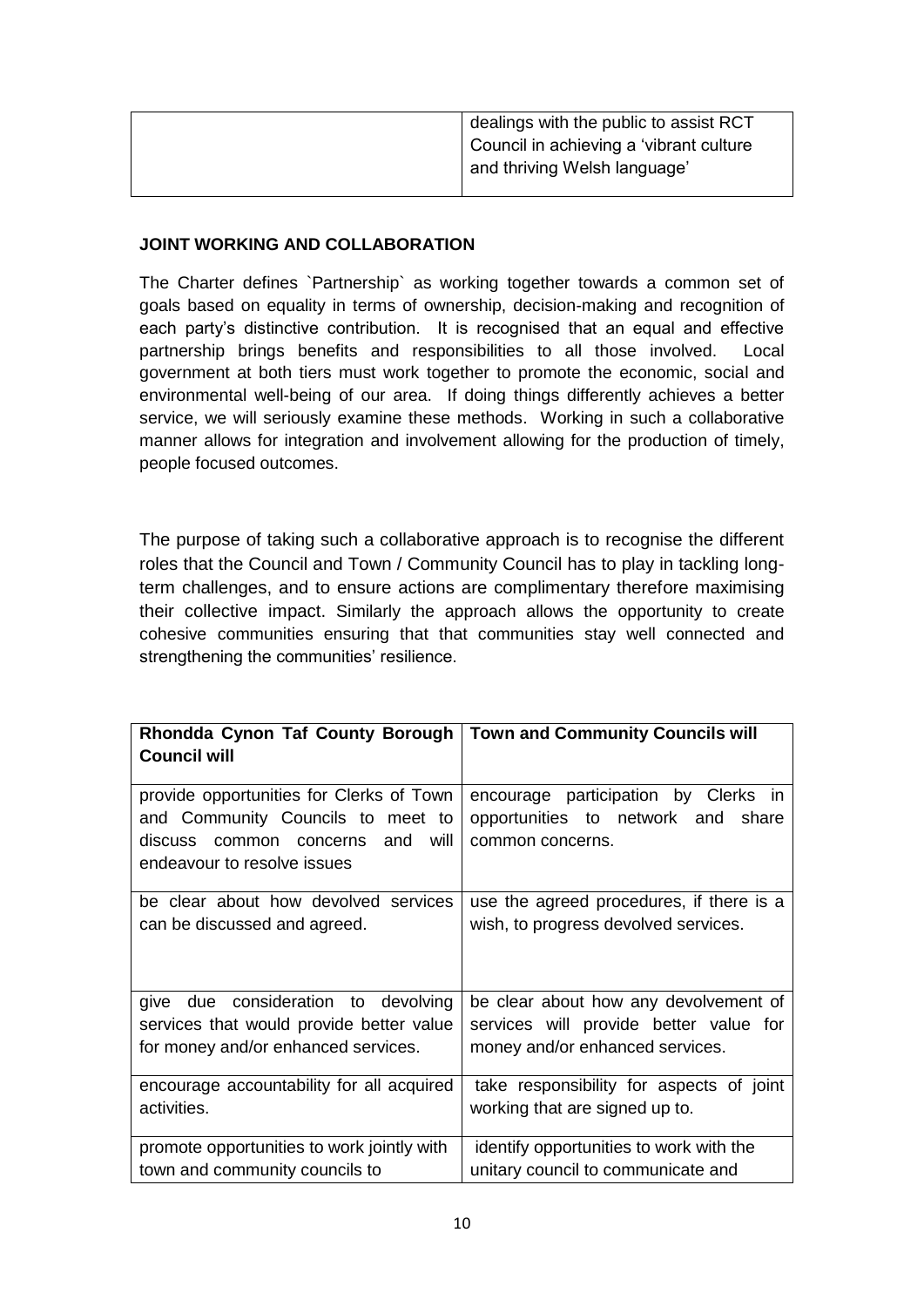| communicate and consult with local                                                                                                                           | consult with local people and                                                          |
|--------------------------------------------------------------------------------------------------------------------------------------------------------------|----------------------------------------------------------------------------------------|
| people and communities                                                                                                                                       | communities.                                                                           |
| be provided with information as and<br>when possible in relation to the 'RCT<br>Together' programme and any potential<br>asset transfer within the ward area | receive information when appropriate in<br>respect of the 'RCT Together'<br>programme. |

#### **TRAINING AND DEVELOPMENT**

We accept the benefits of training and development for Councillors to assist them in undertaking their role and for the benefits of further effective joint working. Ensuring all Members are provided with the opportunities for training allows equality of provision.

| Rhondda Cynon Taf County Borough   Town and Community Councils will<br><b>Council will</b>                                                                                                                                                                                                                                                    |                                                                                                                     |
|-----------------------------------------------------------------------------------------------------------------------------------------------------------------------------------------------------------------------------------------------------------------------------------------------------------------------------------------------|---------------------------------------------------------------------------------------------------------------------|
| provide opportunities for Town and<br>Community Councils to partake in its<br>training and development programme -<br>such as training in relation to GDPR,<br>Future Generations, Planning and code<br>of conduct or any other training being<br>taken forward by the Council which would<br>be appropriate to Community & Town<br>Councils. | encourage its Members to attend training<br>sessions offered by Rhondda Cynon Taf<br><b>County Borough Council</b>  |
| provide Code of Conduct training on an<br>Annual<br>basis<br>and<br>when<br>or<br>as<br>appropriate.                                                                                                                                                                                                                                          | encourage its Members to attend Code<br>of Conduct training offered by Rhondda<br>Cynon Taf County Borough Council. |
| provide Service updates / legislation<br>updates at the meetings of<br>the<br>Community Liaison Committee as and<br>when appropriate.                                                                                                                                                                                                         | receive updates at the meetings of the<br>Community Liaison Committee as and<br>when appropriate.                   |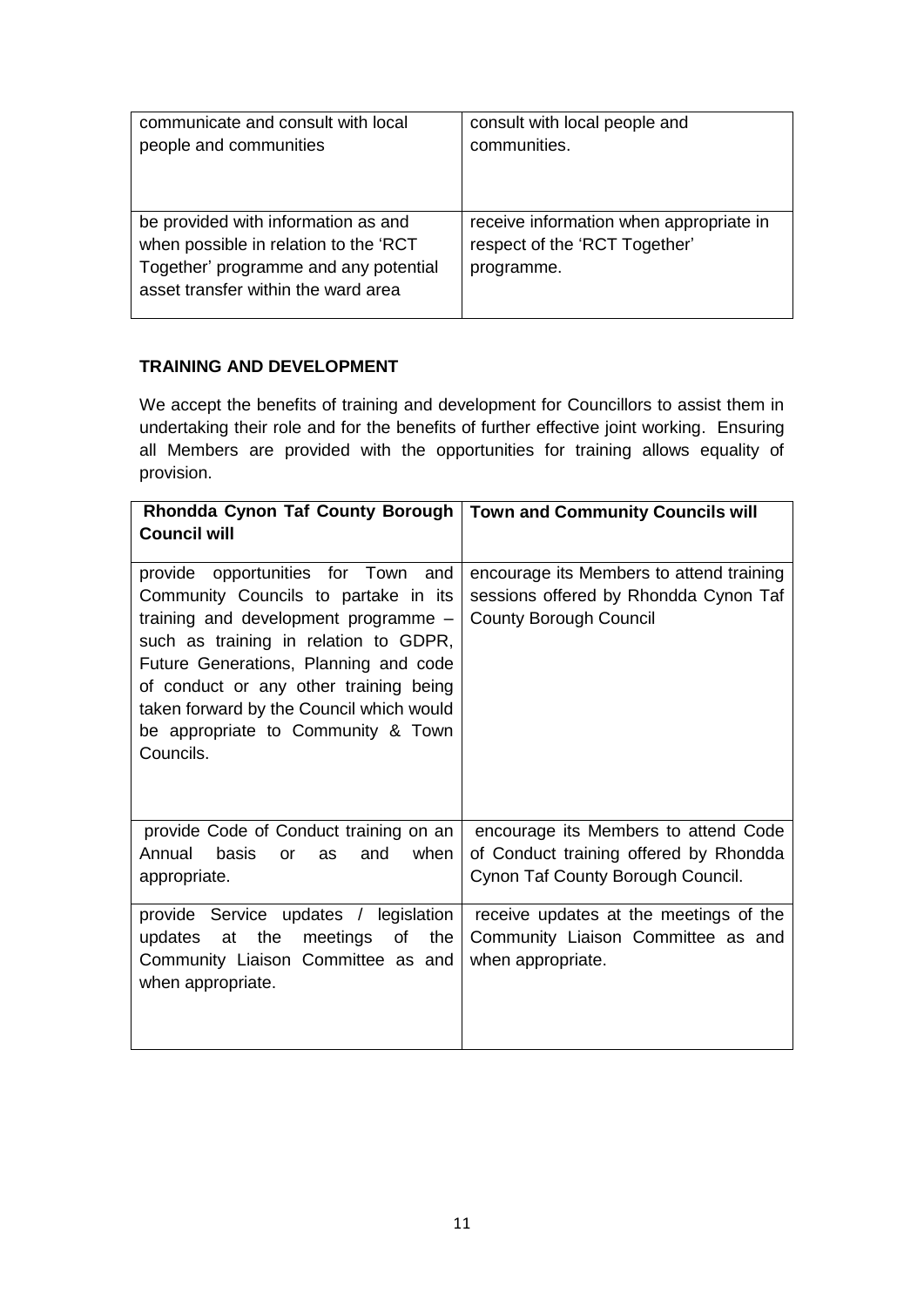#### **LAND USE PLANNING**

Town and Community Councils know and understand their local area and must be able to comment effectively on planning matters. Rhondda Cynon Taf County Borough Council is able to take an overview of the needs of the whole local area and make decisions, taking local views into account.

| Rhondda Cynon Taf County Borough   Town and Community Councils will                                                                                                                                                                                                |                                                                                                                                                                    |
|--------------------------------------------------------------------------------------------------------------------------------------------------------------------------------------------------------------------------------------------------------------------|--------------------------------------------------------------------------------------------------------------------------------------------------------------------|
| <b>Council will</b>                                                                                                                                                                                                                                                |                                                                                                                                                                    |
| uphold its statutory duty to consult Town<br>and Community Councils on all planning<br>applications in their communities.                                                                                                                                          | make appropriate responses to<br>the<br>Authority<br>Unitary<br>recognising<br>the<br>parameters imposed by planning law and<br>agreed planning policy.            |
| ensure that details of any site visit<br>applications are made available on the<br>Councils' Website for Members to view.                                                                                                                                          | access the Councils' webpage to gain<br>knowledge of the site visit applications<br>undertaken<br>by the<br>Councils<br>being<br>Planning & Development Committee. |
| ensure that Councillors receive training<br>on planning issues and have a sound<br>understanding of how planning<br>law<br>works.                                                                                                                                  | encourage its Members to partake in any<br>training in respect of planning issues that<br>the Unitary Authority may provide.                                       |
| publish the outcome of all planning<br>decisions<br>taken<br>the<br>Council's<br>by<br>Development Control Committees in<br>minutes format, on the Council's website,<br>10 working days following the date of the<br>meeting.                                     | review decisions of the Planning &<br>Development Committee either through<br>the website or through contacting the<br>Council Business Unit directly.             |
| make available details of forthcoming<br>Planning & Development Committee<br>meetings on the Council website, with<br>publication of the agenda and relevant<br>planning<br>applications<br>under<br>consideration being available 7 days<br>prior to the meeting. | encourage Councillors to take up the<br>opportunity to<br>attend<br>Planning<br>&<br>Development Committee meetings of the<br>Unitary Authority when applicable    |
| consult on any development or<br>preparation of Supplementary Planning<br>Guidance (SPG) with town and<br>community Councils.                                                                                                                                      | cooperate in the preparation of SPG as<br>provided for by current planning<br>legislation                                                                          |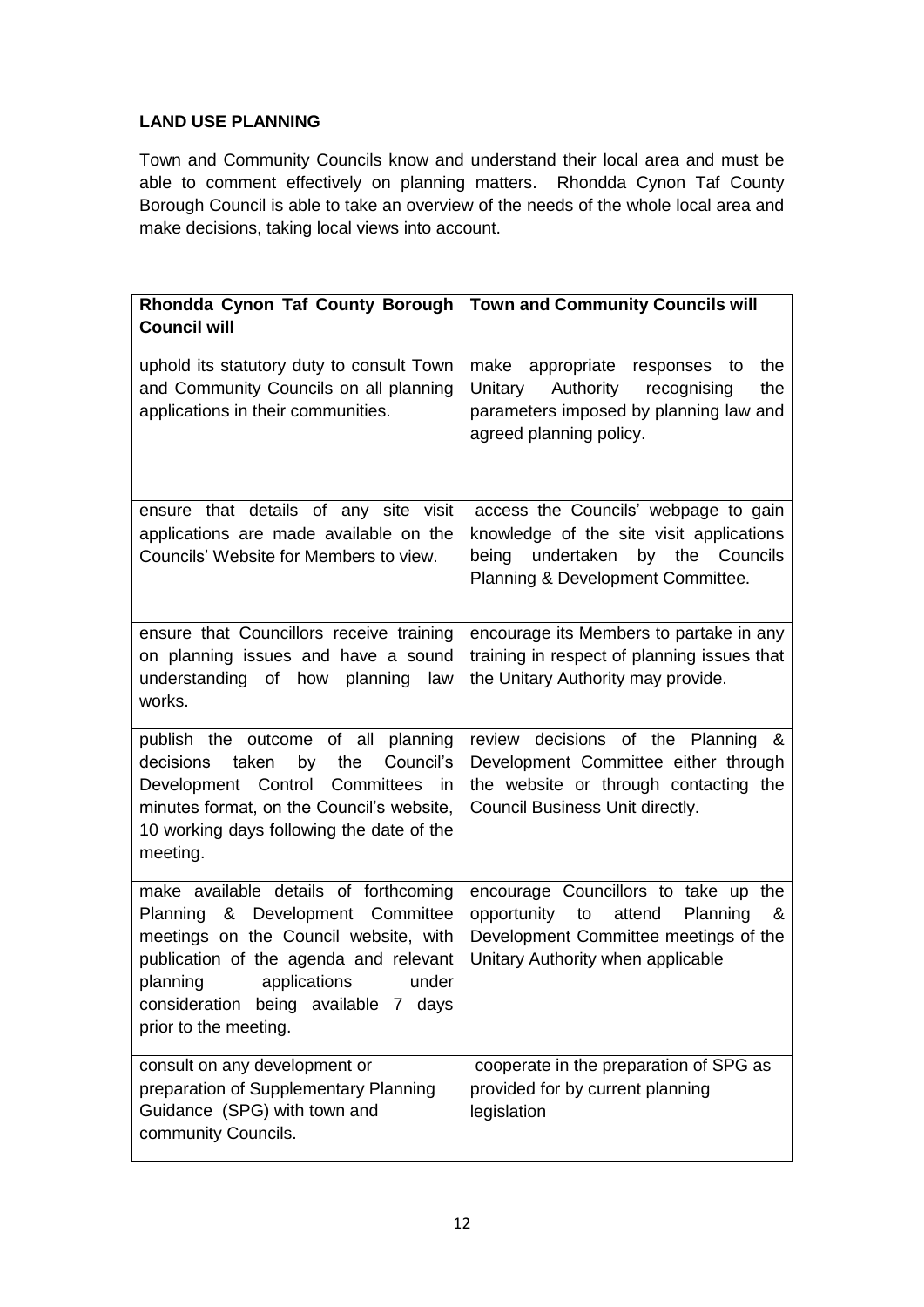#### **PRACTICAL SUPPORT**

In order to be effective, elected members and officers must be appropriately-trained and have the support they need to carry out their roles.

| Rhondda Cynon Taf County Borough   Town and Community Councils will<br><b>Council will</b> |                                                                                                                                                                               |
|--------------------------------------------------------------------------------------------|-------------------------------------------------------------------------------------------------------------------------------------------------------------------------------|
| where<br>Community Councils access to support<br>services                                  | practical, offer Town and   follow procedures set out to access the<br>Authority's support services, but will also<br>have the opportunity to make their own<br>arrangements. |

#### **EXPERTISE**

We will encourage continuous development of Officers and Members in both Rhondda Cynon Taf County Borough Council and the Town and Community Councils, either in their individual groupings or together. Improved expertise leads to professionalism and more effective joint working.

| <b>Rhondda Cynon Taf County Borough</b><br><b>Council will</b>                                                                                                                       | <b>Town and Community Councils will</b>                                                                     |
|--------------------------------------------------------------------------------------------------------------------------------------------------------------------------------------|-------------------------------------------------------------------------------------------------------------|
| Offer assistance in identifying and                                                                                                                                                  | ensure that councillors and clerks                                                                          |
| helping to meet the training needs of<br>community and town councils.                                                                                                                | are trained to undertake their role                                                                         |
|                                                                                                                                                                                      | effectively.                                                                                                |
| offer Member induction training to Town<br>and Community Councillors to enable<br>understand the<br>them to<br>role and<br>functions of Rhondda Cynon Taf County<br>Borough Council. | provide an induction to newly elected<br>Councillors to enable them to undertake<br>their role effectively. |
| provide service-specific support                                                                                                                                                     | provide an induction to new clerks to                                                                       |
| materials and training as appropriate,                                                                                                                                               | enable them to undertake their role<br>effectively.                                                         |
| subject to resources being available.                                                                                                                                                |                                                                                                             |
| offer Code of Conduct Training to                                                                                                                                                    | take forward any offers of training as and                                                                  |
| Members on an Annual basis                                                                                                                                                           | when appropriate.                                                                                           |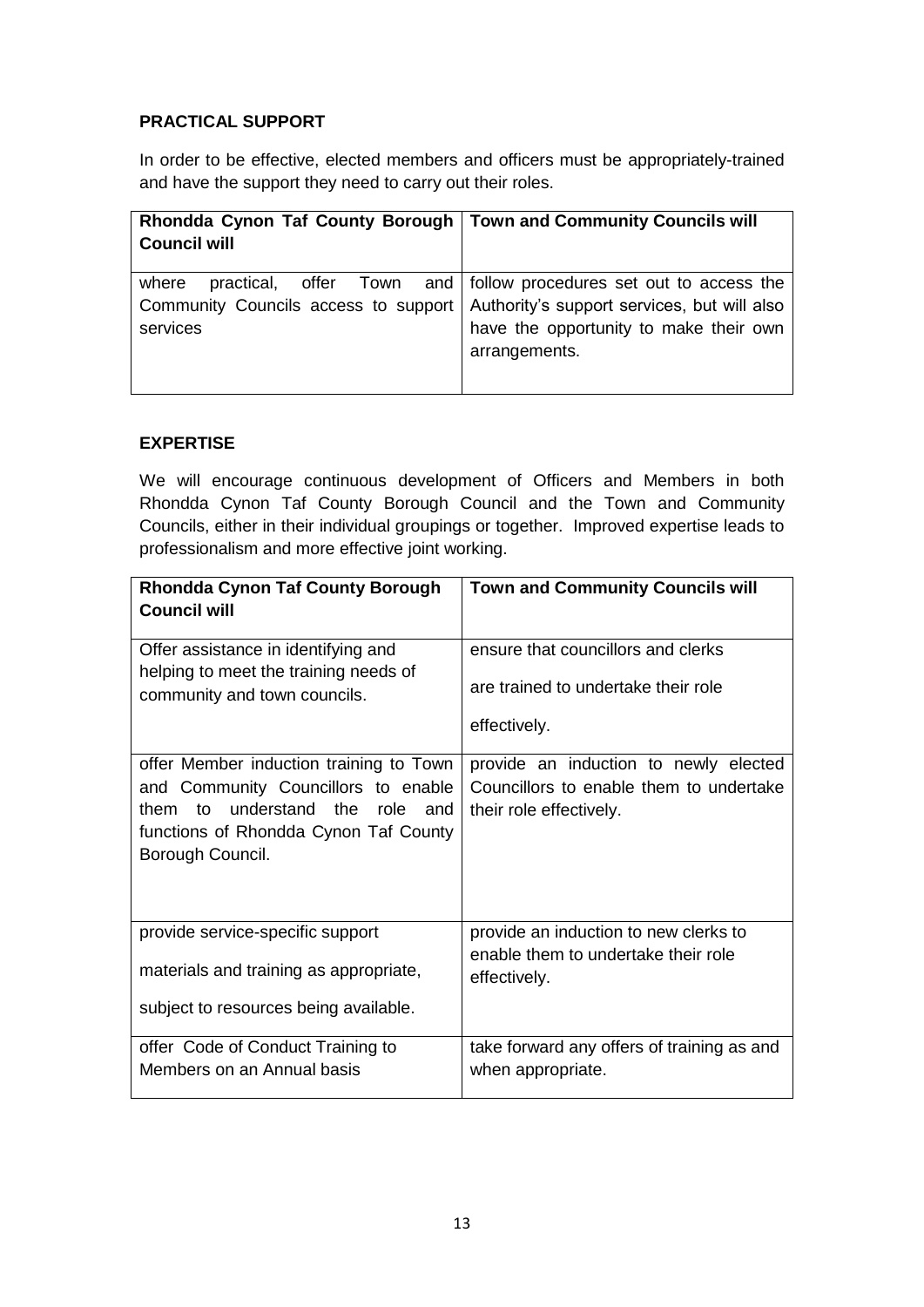# **ETHICS**

We will provide an ethical service to local people, following the appropriate standards and Codes of Conduct.

| <b>Rhondda Cynon Taf County Borough</b><br><b>Council will</b>                                                                                                                                                  | <b>Town and Community Councils will</b>                                                                                                                                                                |
|-----------------------------------------------------------------------------------------------------------------------------------------------------------------------------------------------------------------|--------------------------------------------------------------------------------------------------------------------------------------------------------------------------------------------------------|
| through the appointed Monitoring                                                                                                                                                                                | act in an appropriate manner under the                                                                                                                                                                 |
| Officer, support community and councils                                                                                                                                                                         | Code and will provide all such                                                                                                                                                                         |
| in the timely consideration and provision                                                                                                                                                                       | information as required by the Monitoring                                                                                                                                                              |
| of advice in relation to the application of                                                                                                                                                                     | Officer to enable him/her to carry out                                                                                                                                                                 |
| the Members Code of Conduct                                                                                                                                                                                     | his/her function effectively.                                                                                                                                                                          |
| Through its Standards Committee<br>recommend any updates to the<br>Community and Town Council's in<br>respect of the Local Resolution<br><b>Procedure For Community And Town</b><br>Councils - One Voice Wales. | Take forward the recommendation of the<br>Councils Standards Committee in respect<br>of the adoption of the Local Resolution<br><b>Procedure For Community And Town</b><br>Councils - One Voice Wales. |
| encourage links between community and                                                                                                                                                                           | actively participate in Rhondda Cynon                                                                                                                                                                  |
| town council clerks and the Council's                                                                                                                                                                           | <b>Taf's Council Standards</b>                                                                                                                                                                         |
| <b>Standards Committee.</b>                                                                                                                                                                                     | Committee                                                                                                                                                                                              |

#### **FINANCIAL ARRANGEMENTS**

Both Rhondda Cynon Taf Council and town and community councils recognise the need for clarity and transparency in financial arrangements. In developing and implementing financial arrangements, relevant national and local priorities will be taken into account.

| <b>Rhondda Cynon Taf County Borough</b><br><b>Council will</b>                                                                                                                                                                        | <b>Town and Community Councils will</b>                                                                                                                                             |
|---------------------------------------------------------------------------------------------------------------------------------------------------------------------------------------------------------------------------------------|-------------------------------------------------------------------------------------------------------------------------------------------------------------------------------------|
| set the level of council tax for the<br>Area, and will have regard to services<br>being delivered by community and town<br>councils in its area, and the funding<br>thereof. This will be with a view to<br>avoiding double-taxation. | In setting the annual precept, shall have<br>regard to the plans for services provided<br>by Rhondda Cynon Taf Council for the<br>coming year as set out in the Corporate<br>Plans. |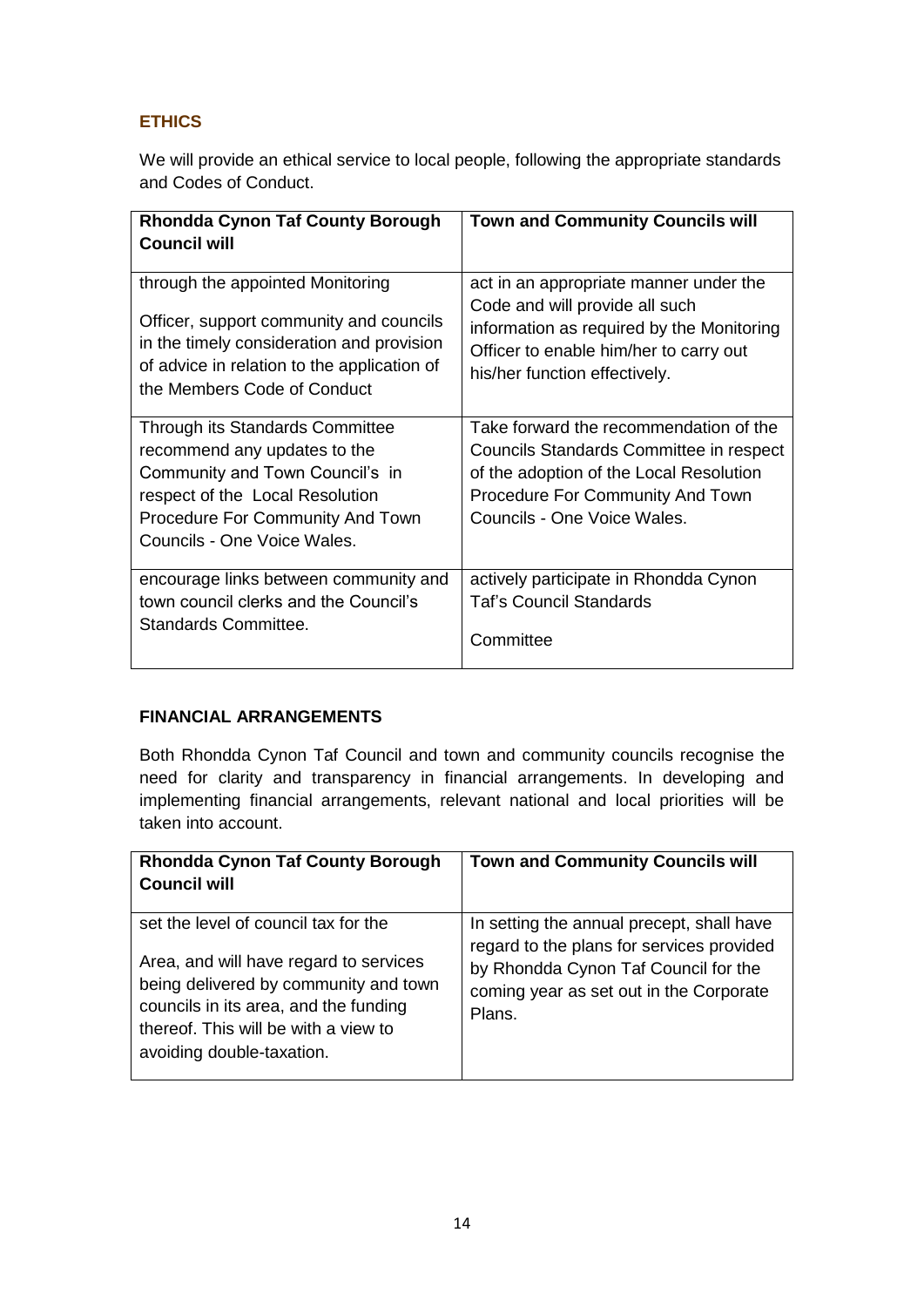# **DELEGATING RESPONSIBILITY FOR SERVICE PROVISION**

Services should be delivered in the most appropriate manner, with regard to value for money and added value for local people. This approach allows for a healthier and more prosperous County Borough.

| Rhondda Cynon Taf County Borough<br><b>Council will</b>                                                                                                                                                                                            | <b>Town and Community Councils will</b>                                                                                                                                                                                                                                    |
|----------------------------------------------------------------------------------------------------------------------------------------------------------------------------------------------------------------------------------------------------|----------------------------------------------------------------------------------------------------------------------------------------------------------------------------------------------------------------------------------------------------------------------------|
| actively consider cases for the<br>delegation of service delivery to<br>community and town councils, thinking<br>creatively about how services will be<br>delivered to ensure value for money.                                                     | recognise that there are mutual<br>opportunities to consider how services<br>can be delivered to achieve value for<br>money.                                                                                                                                               |
| Where it is not appropriate or desirable to<br>delegate service delivery, Rhondda<br>Cynon Taf Council will seek ways in<br>which local information from communities<br>might be used to enhance service<br>delivery to better meet citizen needs. | engage with the citizens in the<br>communities they serve to understand<br>better their needs and convey these<br>needs in a coherent and constructive<br>manner to Rhondda Cynon Taf Council,<br>such that they can be taken account of in<br>service design and delivery |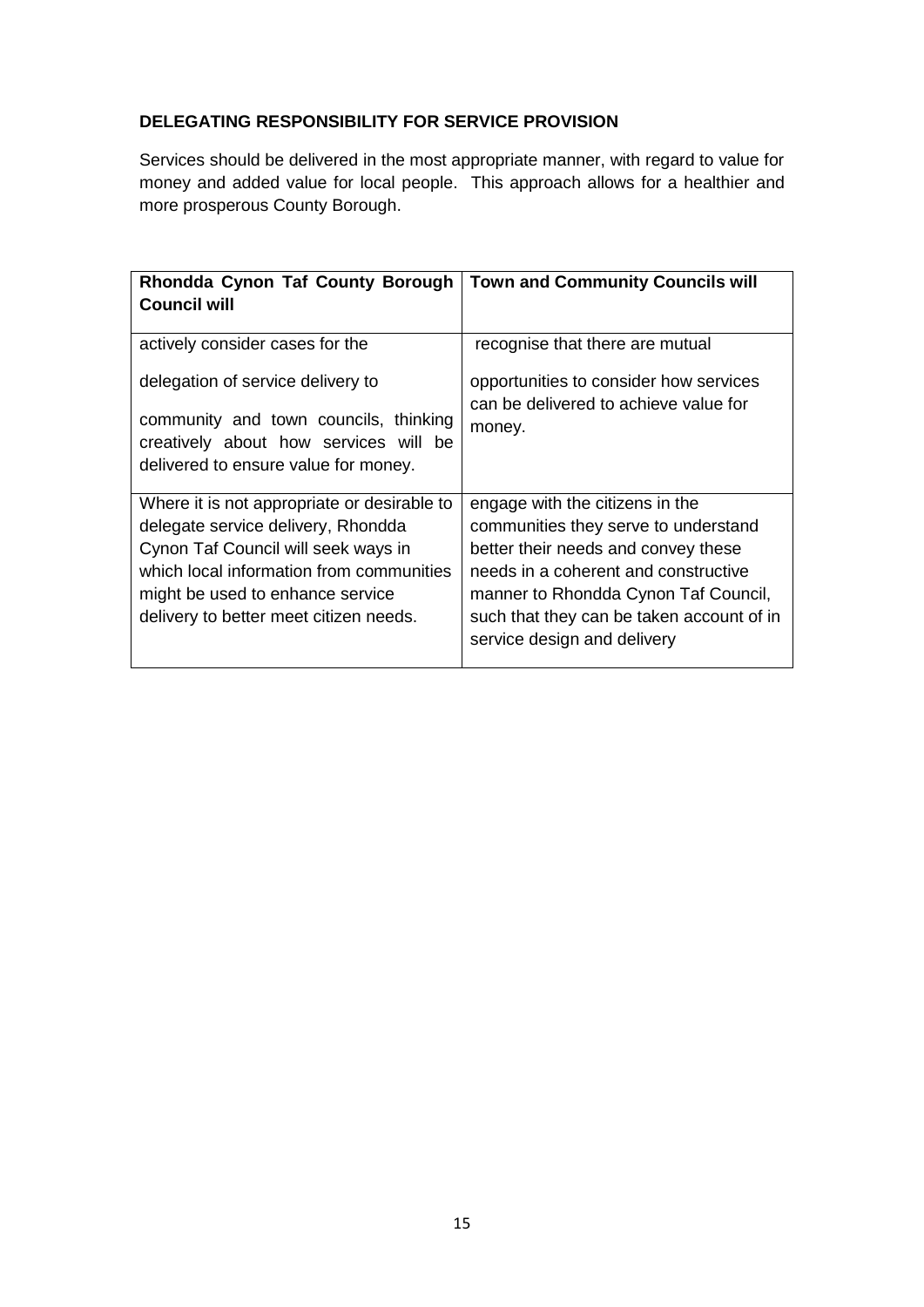#### **WELL-BEING OF FUTURE GENERATIONS (WALES) ACT 2015 & CORPORATE & STRATEGIC PLANNING.**

We will work in ways that will meet the sustainable development principles arising from the Well-being of Future Generations Act (Wales) Act 2015. i.e. to improve the Social, Economic, Environmental and Cultural well-being of the people and communities of Rhondda Cynon Taf.

These principles are reflected in the Council's strategic priorities contained within its [Corporate Plan,](https://www.rctcbc.gov.uk/EN/Council/PerformanceBudgetsandSpending/Councilperformance/RelatedDocuments/CorporatePlan201620/CorporatePlan201620.pdf) which was adopted as its [Well-being Plan](https://www.rctcbc.gov.uk/EN/Council/CouncillorsCommitteesandMeetings/Meetings/Cabinet/2017/03/09/Reports/AgendaItem11WellbeingofFutureGenerationsActtheCouncilsWellbeingObjectives.pdf) in March 2017. This Plan sets out its key priorities of Economy, People and Place, and describes how we will work to build a strong local economy, promote independence and positive lives for everyone and create neighbourhoods where people are proud to live and work. The principles are also reflected in the [Cwm Taf Well-being Plan,](http://www.ourcwmtaf.wales/SharedFiles/Download.aspx?pageid=286&mid=613&fileid=210) i.e. the local Well-being Plan which sets out the Cwm Taf Well-being Objectives of Thriving Communities, Strong scale, Healthy People and Tackling Loneliness and Isolation.

Both of these plans are underpinned by the need to implement the 5 Ways of Working and maximise the contribution to the seven national goals as required by the Act.

The Act also places a duty on certain community councils to take all reasonable steps towards meeting the objectives set out in the local Well-being Plan (*Community Councils that are bound by the duties are those where either gross expenditure or gross income was at least £200,000 for each of the preceding three years.*)

| Rhondda Cynon Taf County Borough                                                                                               | Town and Community Councils will                                                                                                      |
|--------------------------------------------------------------------------------------------------------------------------------|---------------------------------------------------------------------------------------------------------------------------------------|
| <b>Council will</b>                                                                                                            |                                                                                                                                       |
| assist Town and Community Councils by<br>providing information on sustainable<br>practices                                     | proactively assess the sustainability of<br>current practices and processes.                                                          |
| outline<br>how it is actively<br>pursuing<br>sustainable development.                                                          | investigate projects which contribute to<br>sustainability where beneficial to the<br>community                                       |
| assist town and community councils to<br>adopt electronic working to achieve<br>improved communication and to reduce<br>waste. | work towards adopting electronic<br>methods of working wherever feasible to<br>achieve improved communication and to<br>reduce waste. |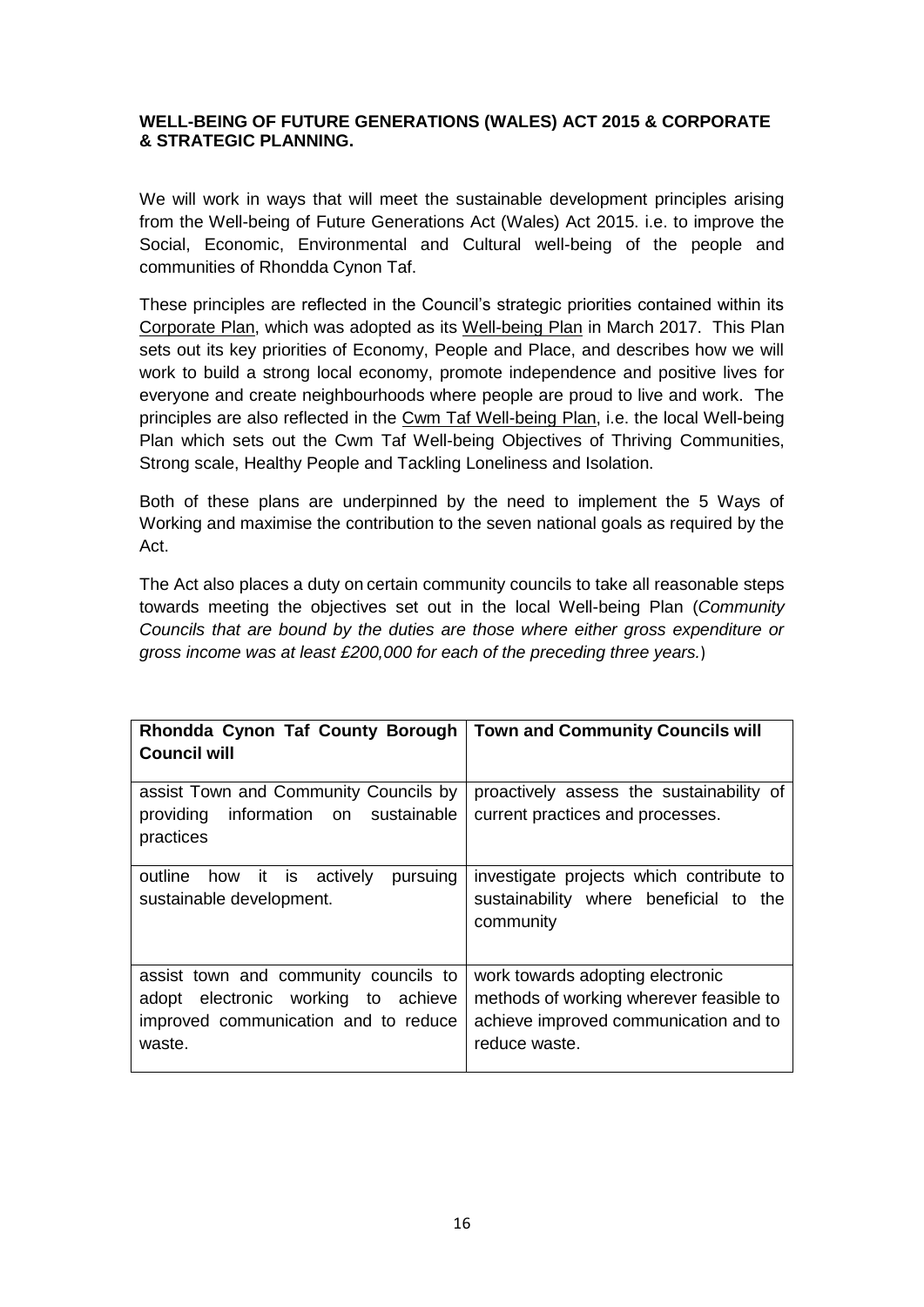| Rhondda Cynon Taf County Borough<br><b>Town and Community Councils will</b>                                                                                                                                                          |
|--------------------------------------------------------------------------------------------------------------------------------------------------------------------------------------------------------------------------------------|
|                                                                                                                                                                                                                                      |
| consider how they may contribute<br>towards meeting the local Well-being<br>objectives included in the Cwm Taf Well-<br>being Plan                                                                                                   |
| work with the Rhondda Cynon Taf<br>Council to protect and increase<br>biodiversity.                                                                                                                                                  |
| contribute to the development / review of<br>the Councils Corporate Plan as and<br>when appropriate.                                                                                                                                 |
| respond<br>actively<br>fully<br>and<br>to<br>implementation of the Corporate Plan                                                                                                                                                    |
| consider the<br>monitoring<br>reports<br>in<br>respect of Council's Corporate Plan and                                                                                                                                               |
| Cwm Taf Well-being Plan are placed on<br>the agenda for consideration by the<br>Community Liaison Committee to ensure<br>that all<br>partners are delivering the<br>priorities expected for the benefits of all<br>residents of RCT. |
|                                                                                                                                                                                                                                      |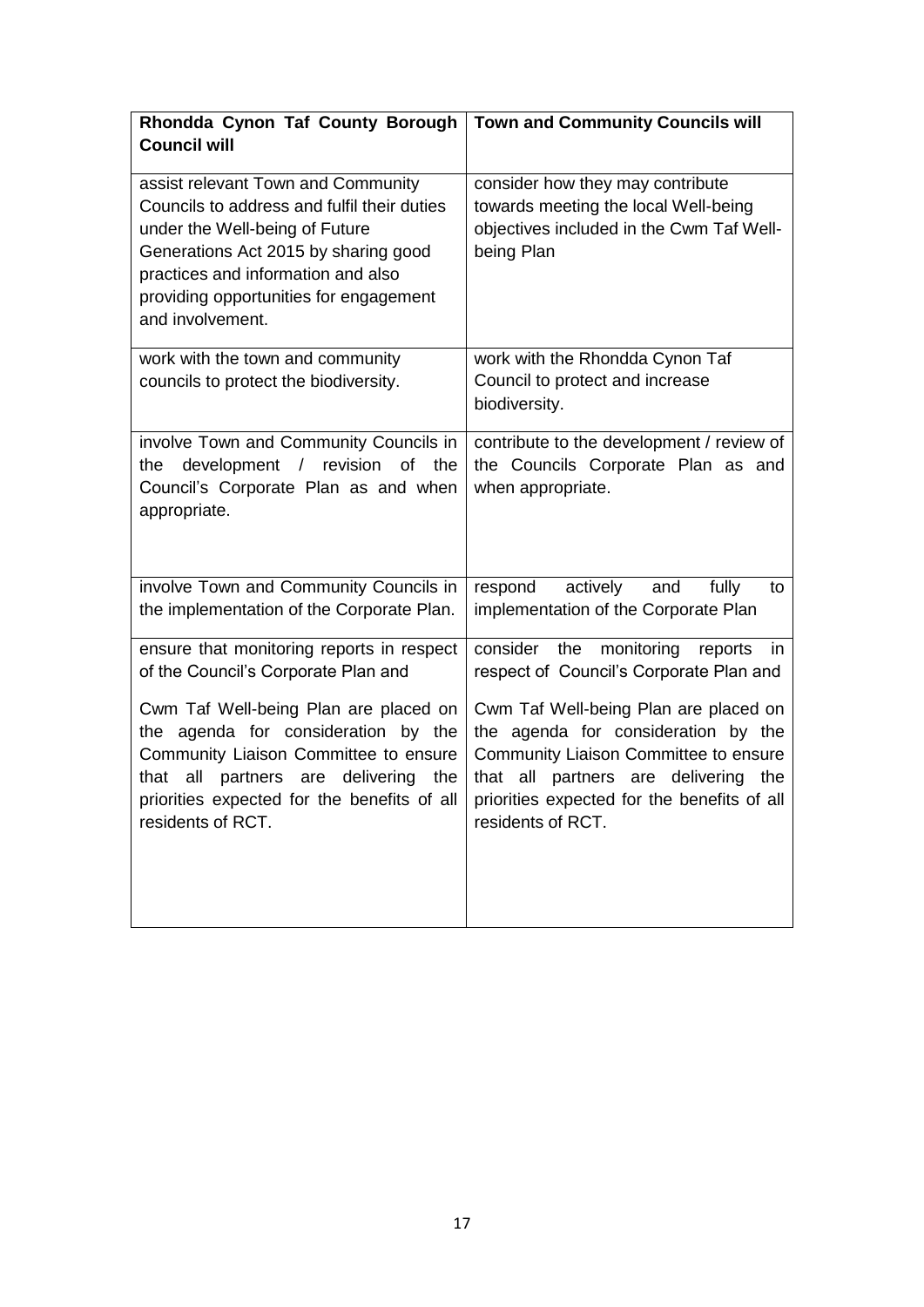## **LOCAL ELECTIONS**

We will ensure that elections are fairly contested and encourage local people to become involved in local democracy.

| <b>Rhondda Cynon Taf County Borough</b><br><b>Council will</b>                                     | <b>Town and Community Councils will</b> |
|----------------------------------------------------------------------------------------------------|-----------------------------------------|
|                                                                                                    |                                         |
| involve community councils in                                                                      | encourage participation by              |
| the planning process for community                                                                 | members of the local community in       |
| Council elections.                                                                                 | the Community Council election          |
|                                                                                                    | process                                 |
| involve community councils in                                                                      | ensure wide publicity of                |
| any awareness raising/publicity to                                                                 | vacancies on community councils to      |
| encourage nominations for candidacy                                                                | maximise community representation.      |
| at community council elections.                                                                    |                                         |
| help to publicise forthcoming                                                                      | publicly display statutory notices      |
| community council elections on                                                                     | for forthcoming community council       |
| behalf of community councils.                                                                      | elections.                              |
| brief community council clerks on                                                                  |                                         |
| the nomination process so that they                                                                |                                         |
| are equipped to assist any potential                                                               |                                         |
| candidates who come forward for                                                                    |                                         |
| community council elections.                                                                       |                                         |
| provide help and assistance with                                                                   |                                         |
| the legal and administrative                                                                       |                                         |
| processes and procedures for                                                                       |                                         |
| community council elections.                                                                       |                                         |
| inform members of the Community<br>Liaison Committee about election matters<br>on a regular basis. |                                         |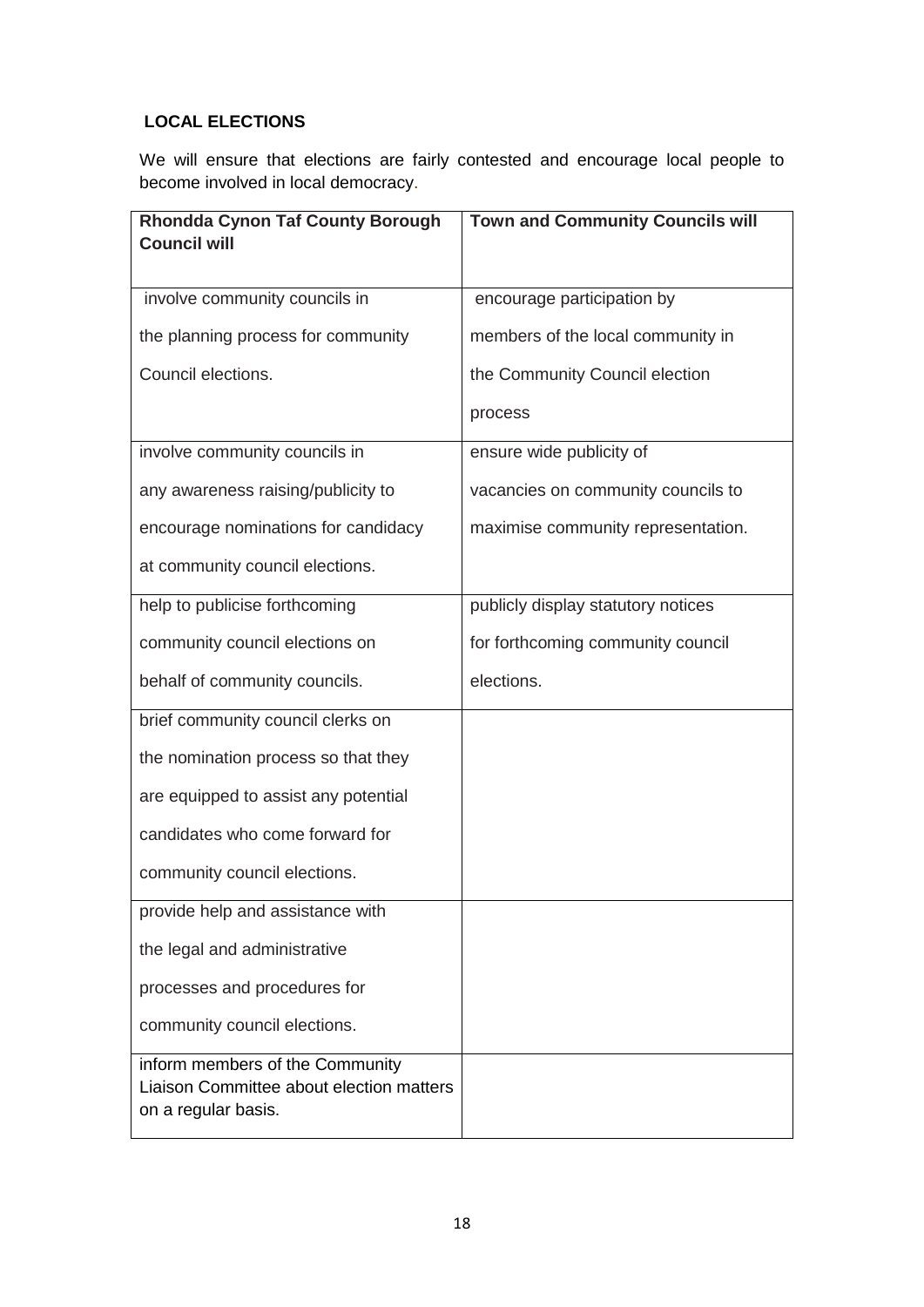#### **ACTION PLAN**

This Charter will be supported by the development of an annual Action Plan addressing each of the individual topics contained therein. The Action Plan will be developed on a joint basis and shall attribute responsibilities to each partner. Actions will be accompanied by a timescale and will be reported on annually.

| Rhondda Cynon Taf County Borough<br><b>Council will</b>                                                                                                             | <b>Town and Community Councils will</b>                                                                         |
|---------------------------------------------------------------------------------------------------------------------------------------------------------------------|-----------------------------------------------------------------------------------------------------------------|
| for<br>Officer<br>nominate<br>lead<br>the<br>a<br>and monitoring of<br>the<br>development<br>Action Plan.                                                           | collectively agree priorities for inclusion in<br>the Action Plan.                                              |
| ensure that the responsible Officers of<br>the Authority will have due regard to the<br>Action Plan and include relevant actions<br>in their workplan for the year. | have due regard to the Action Plan and<br>include all actions relevant to them during<br>the course of the year |

#### **MONITORING & REVIEW.**

The Charter will be fully reviewed every five years following elections or more often if there is a need to do so. The Community Liaison Committee will measure progress annually in achieving the measures set out in the Charter through the setting and reviewing of actions contained in an action plan. The Community Liaison Committee can recommend the need for a mid-term review of the Charter if appropriate.

| Rhondda Cynon Taf County Borough<br><b>Council will</b>                                                                              | <b>Town and Community Councils will</b>                                            |
|--------------------------------------------------------------------------------------------------------------------------------------|------------------------------------------------------------------------------------|
| arrange and actively contribute for the<br>Charter to be reviewed when appropriate                                                   | actively contribute to the review of the<br>Charter.                               |
| arrange for the development of an action<br>plan linked to the Charter and will actively<br>contribute to achieving the action plan. | actively contribute to the development<br>and delivery of the Charter action plan. |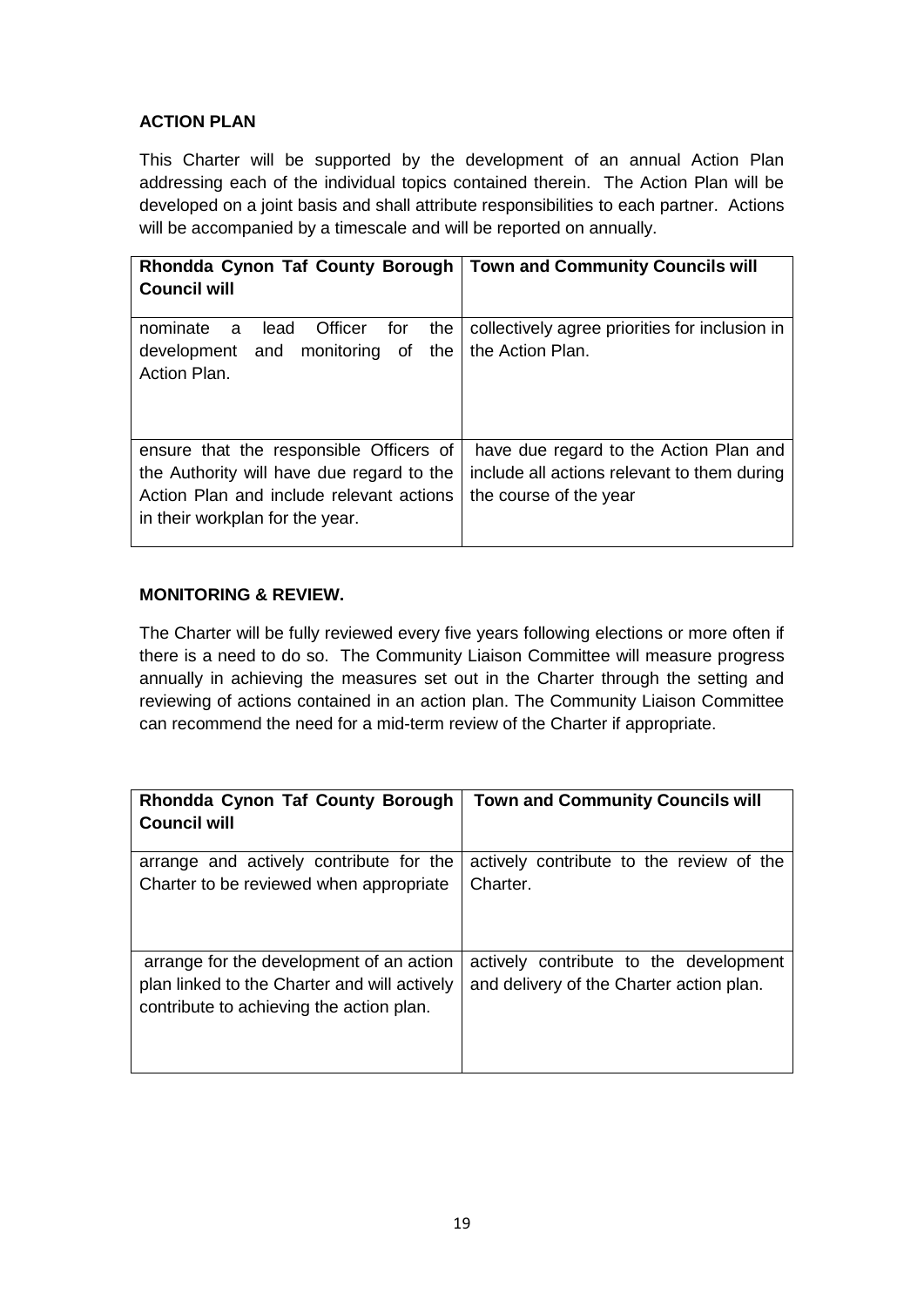# **Partners to the Charter**

The undersigned Unitary Authority, Town and Community Councils are committed to the principles and statements with the Charter, for the benefit of local people.

*Rhondda Cynon Taf County Borough Council*

Deputy Leader of the Council

Dated

\_\_\_\_\_\_\_\_\_\_\_\_\_\_\_\_\_\_\_\_\_\_\_\_\_\_\_\_\_

Director – Democratic Services & Dated **Communications** 

*Pontypridd Town Council*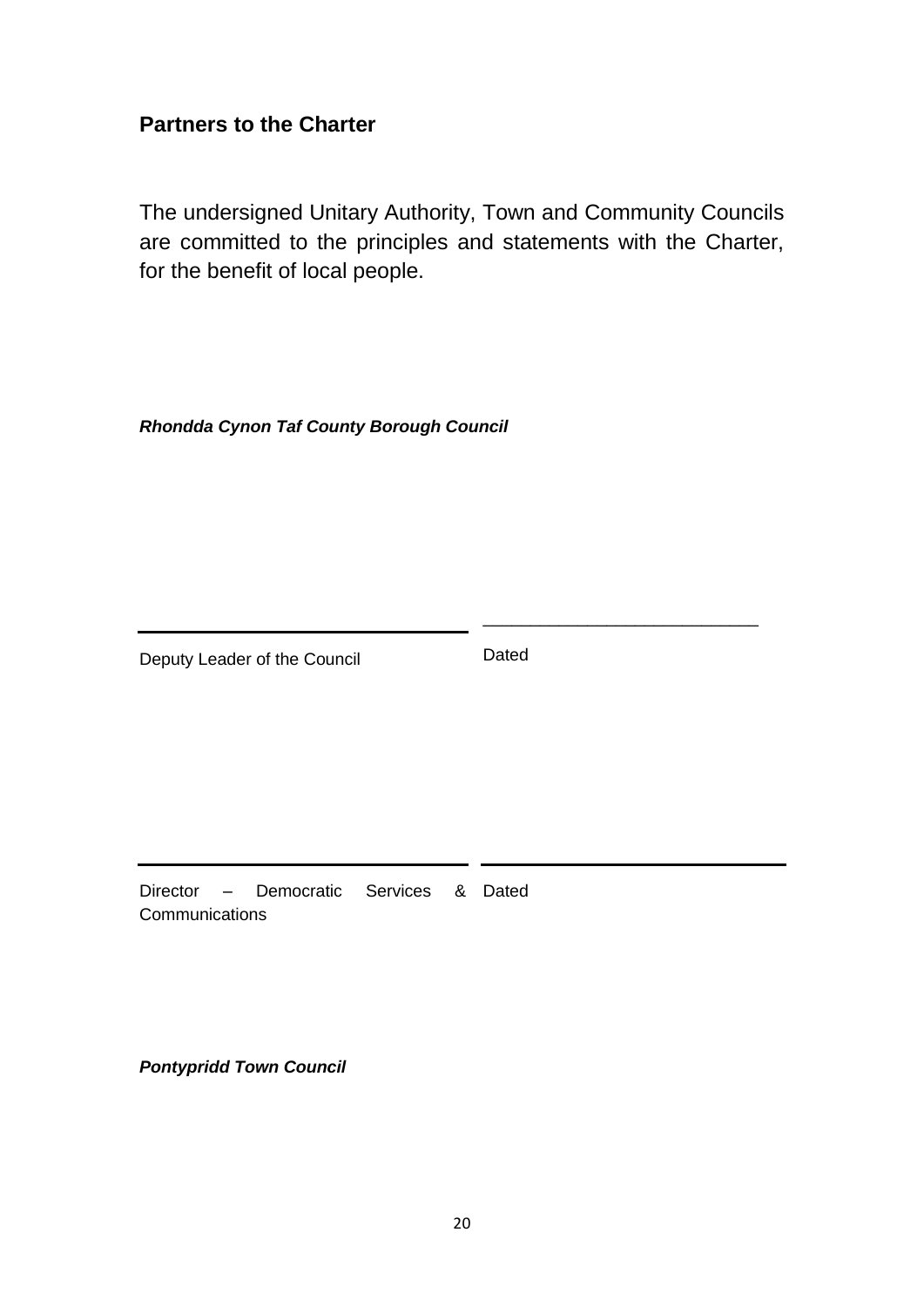Chair **Dated** 

Clerk Dated

*Ynysybwl & Coed y Cwm Community Council*

Chair **Dated**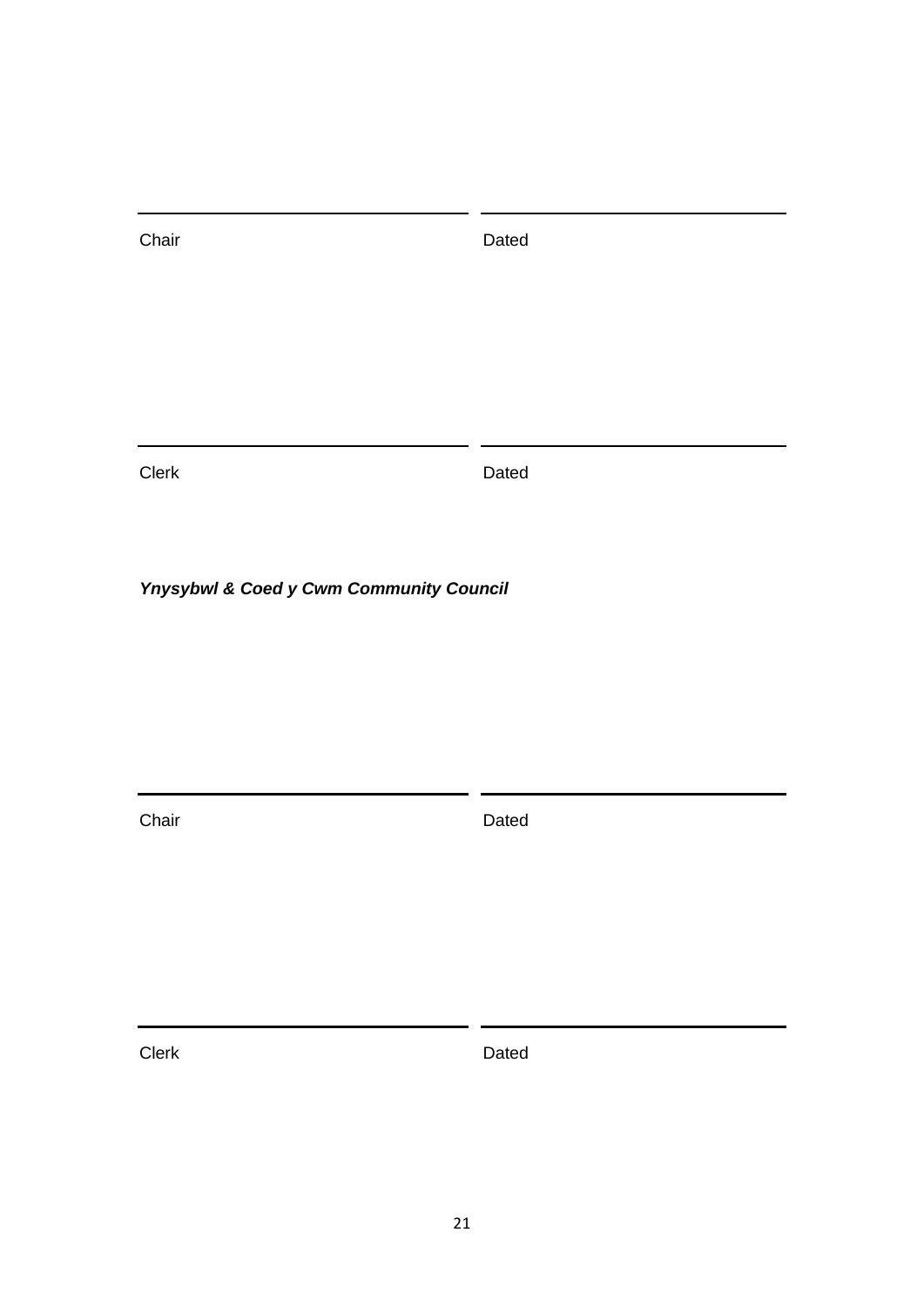# *Rhigos Community Council*

| Chair | Dated |
|-------|-------|
| Clerk | Dated |
|       |       |

*Hirwaun and Penderyn Community Council*

Chair **Dated**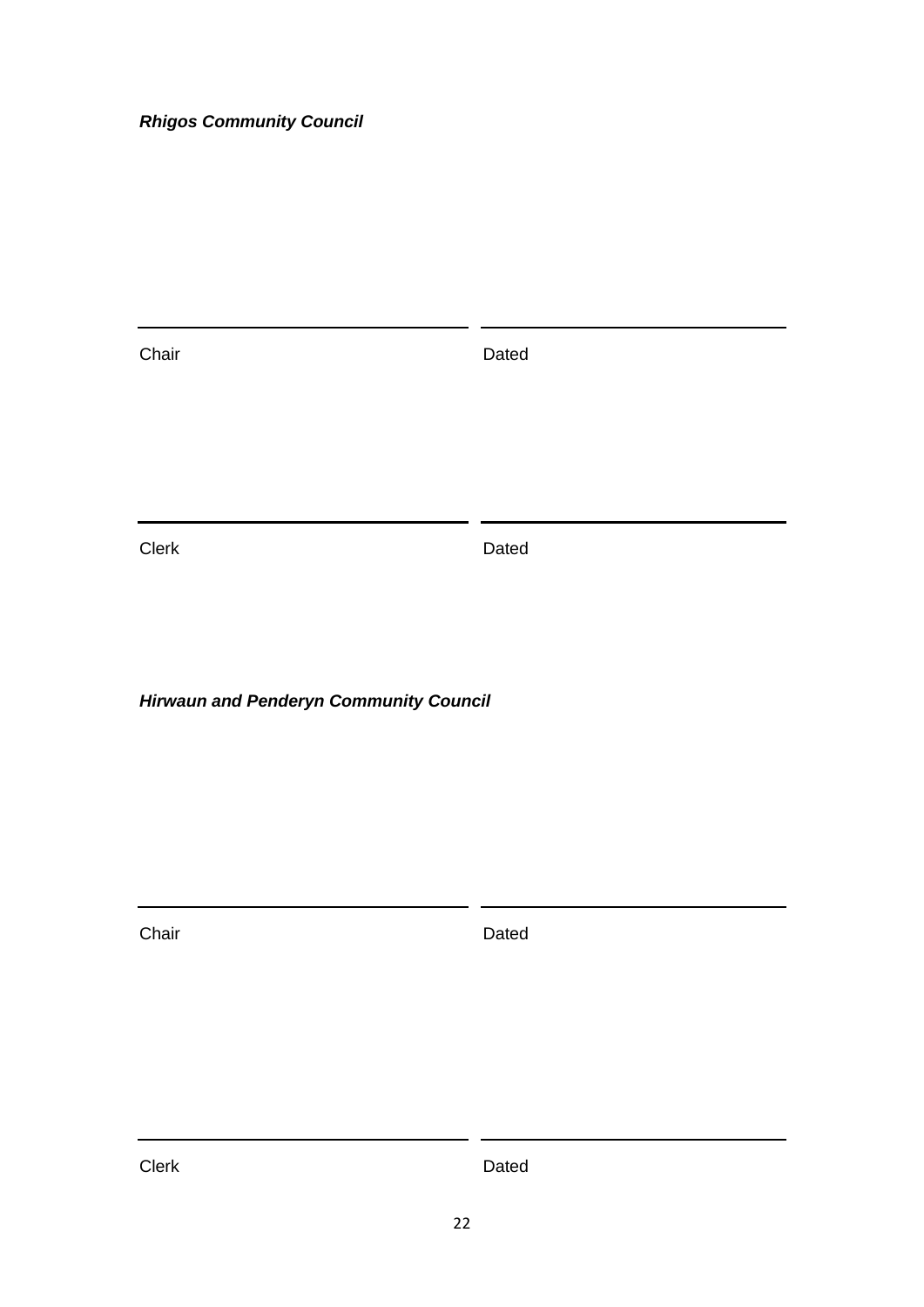*Llantwit Fardre Community Council*

Chair **Dated**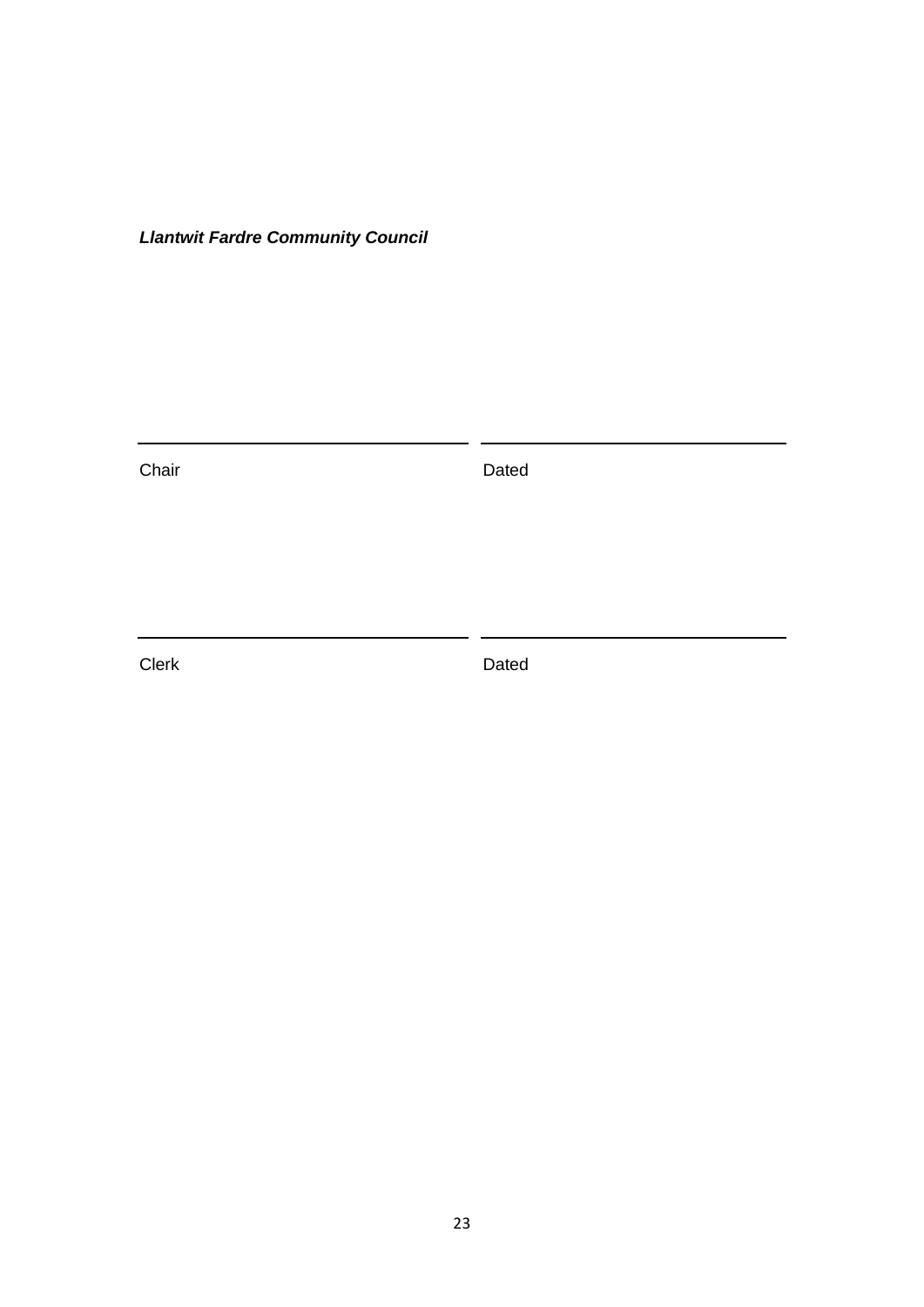# *Llantrisant Community Council*

| Chair                              | Dated |
|------------------------------------|-------|
|                                    |       |
|                                    |       |
|                                    |       |
| Clerk                              | Dated |
|                                    |       |
| <b>Llanharan Community Council</b> |       |
|                                    |       |
|                                    |       |

Chair **Dated**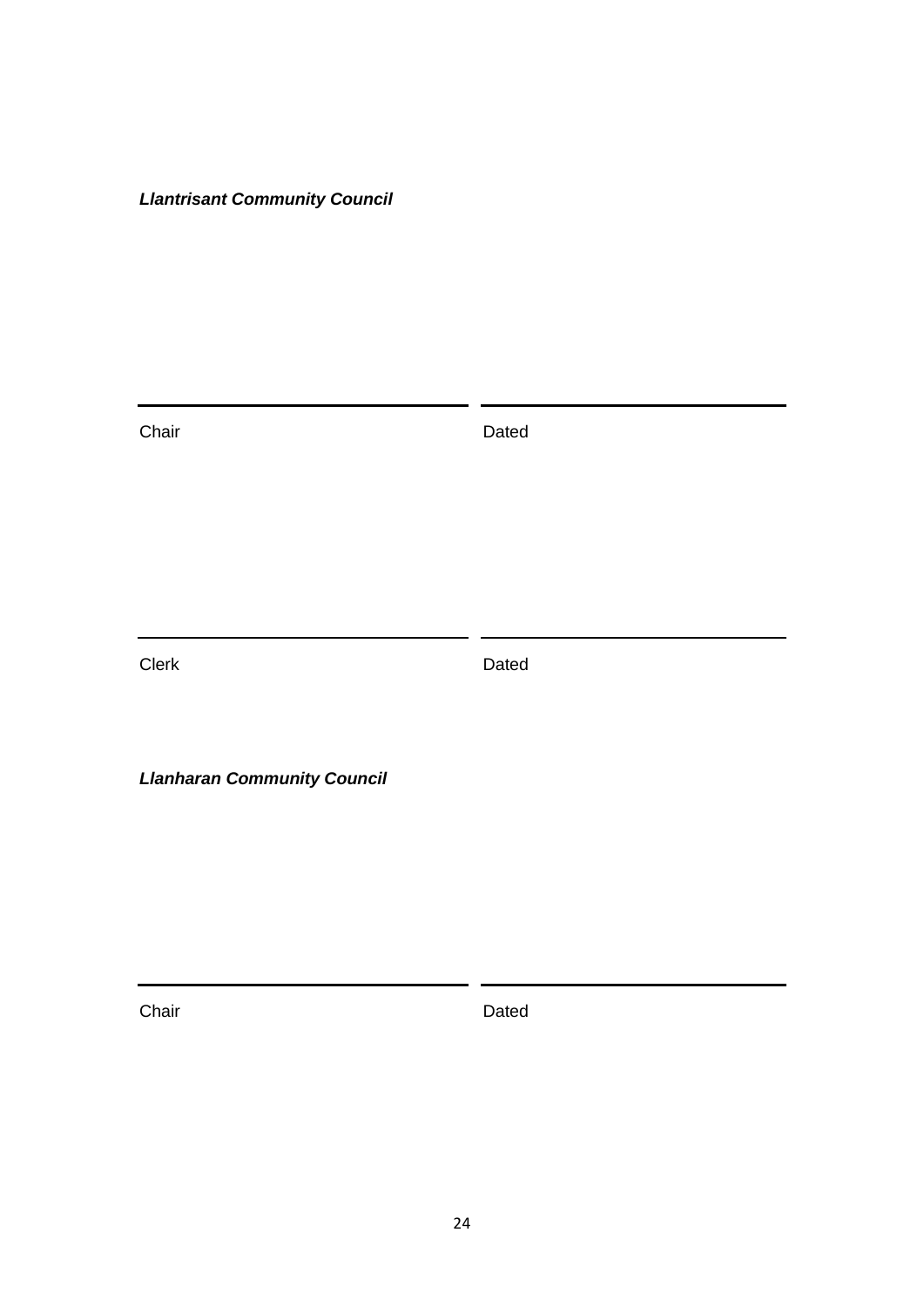Clerk Dated

*Llanharry Community Council*

Chair **Dated**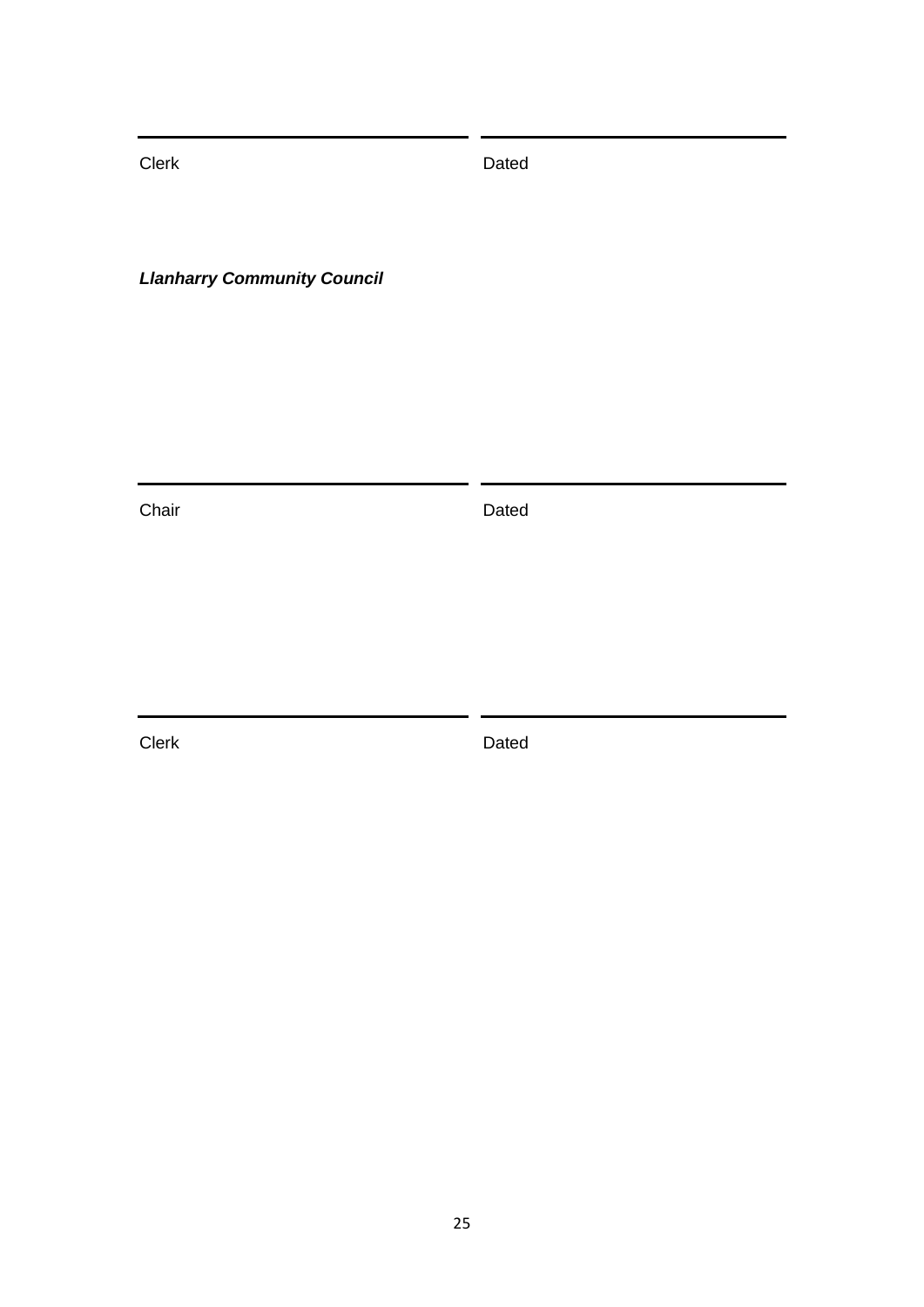*Tonyrefail Community Council*

Chair **Dated** Clerk Dated *Gilfach Goch Community Council*

Chair **Dated**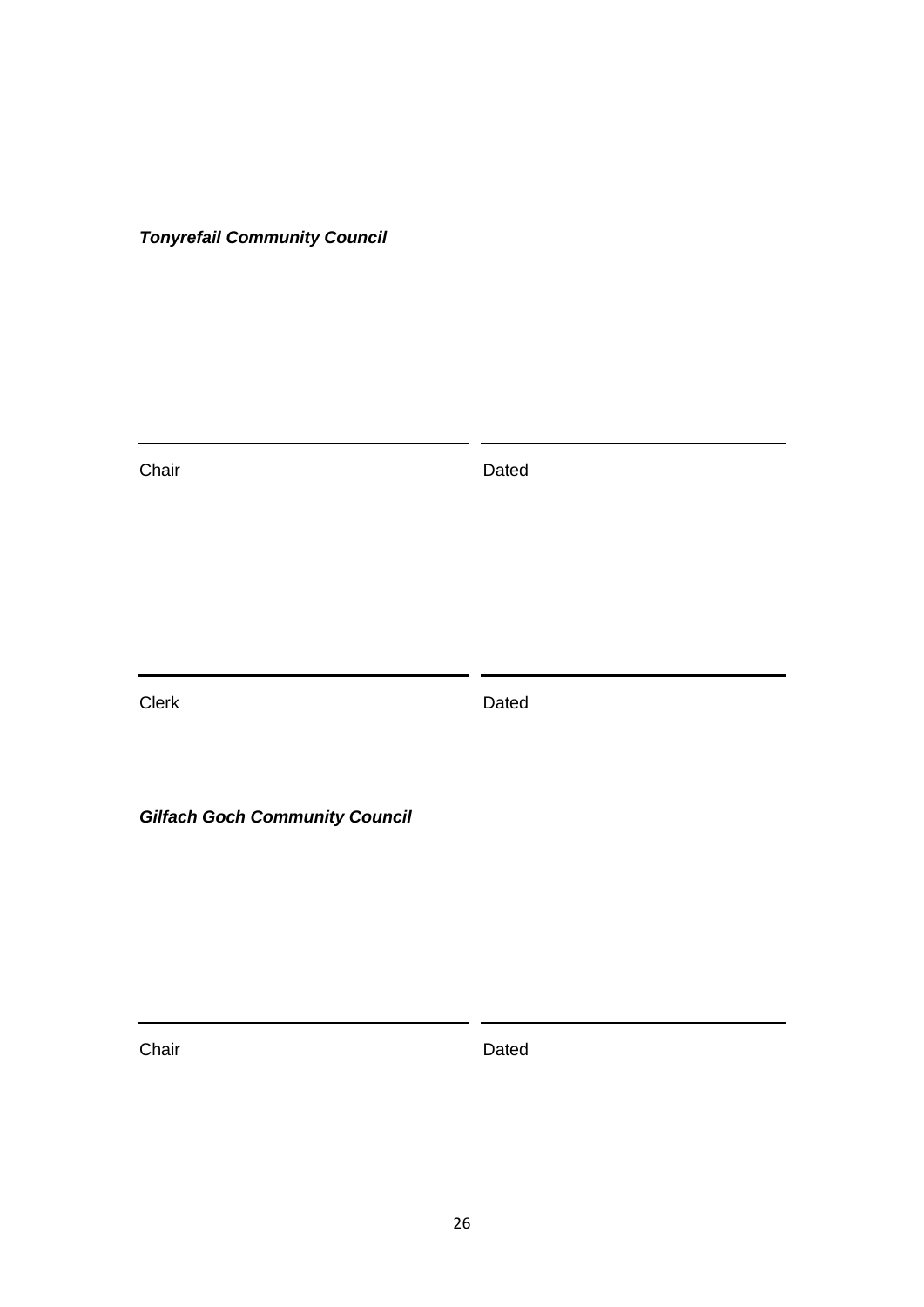Clerk Dated

*Pontyclun Community Council*

Chair **Dated**